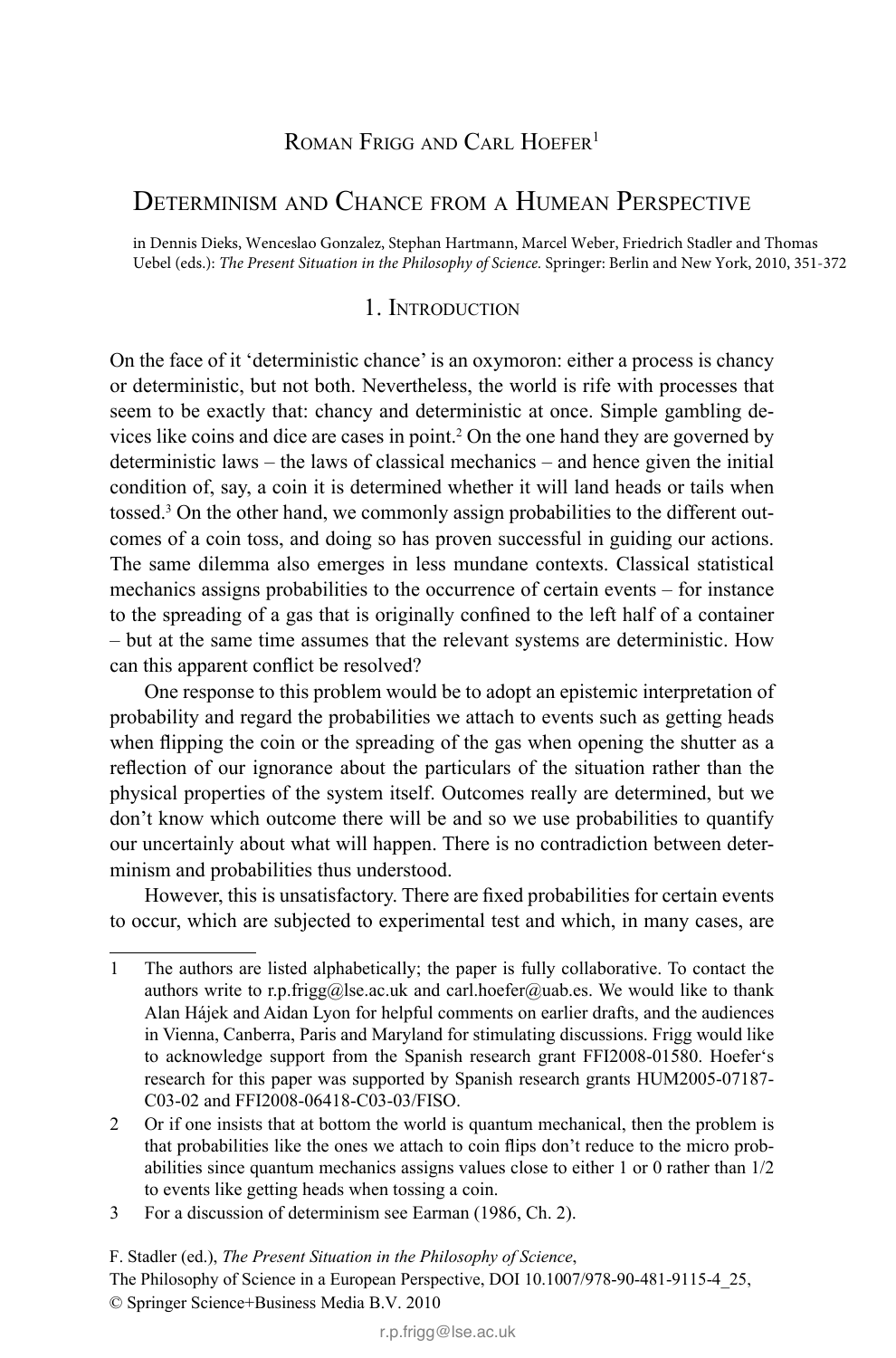governed by probabilistic laws (such as the laws of statistical mechanics). So these probabilities seem to have nothing to do with the knowledge, or even the existence, of conscious creatures studying these systems: the chance of a coin to land heads is 0.5 and a gas is overwhelmingly likely to spread when the box is opened, no matter what anybody believes about these events. The values of these probabilities are determined by how things are, not by what we believe about them.<sup>4</sup> In other words, these probabilities are chances, not credences.

 This is an unwelcome conclusion because chance and determinism seem to be incompatible. In this paper we argue that at least for a Humean this incompatibility is only apparent and that the problem can be resolved since Humean objective chances are compatible with there being underlying deterministic laws – Lewis' own proclamation to the contrary notwithstanding.<sup>5</sup>

 In our discussion we focus on a simple example, a coin toss, then develop a Humean account of chance, and then show that on this account there is a nontrivial sense in which coin flips are chance events while at the same time being governed by deterministic laws. In the last section we briefly indicate that chances are introduced into statistical mechanics essentially in the same way as in the case of the coin and so the basic idea of deterministic chance developed here can be carried over to statistical mechanics without (much) further ado.

## 2. FLIPPING A COIN

Coin tossing is the most widely used example of a random process, and we are firmly convinced that the chance for getting either heads or tails is 0.5. At the same time we are also firmly convinced that coins obey the laws of mechanics and that therefore their flight as well as their landing heads or tails are determined by their initial conditions and the forces acting upon them. Can we consistently uphold both convictions?

 This question has been discussed from a physics point of view by Keller (1986), and later, building on Keller's work, by Diaconis (1998) and Diaconis, Holmes and Montgomery (2007). We believe that this approach provides all the ingredients needed to explain why the chance for heads equals 0.5, and why there is no conflict between this and the fact that coins are governed by the laws of classical mechanics. However, the explanation we offer differs from Keller's and Diaconis'. We now review in some detail their arguments since they serve as the springboard for our own discussion of chance in coin flips in Section 4.

<sup>4</sup> This point is often made in the context of statistical mechanics; see for instance Albert (2000, p. 64), Loewer (2001, p. 611) and Goldstein (2001, p. 48); see also Hoefer (2007, p. 557, pp. 563-4) and Maudlin (2007, pp. 281-2).

<sup>5</sup> Loewer (2001; 2004) has presented a reconciliation of determinism and chance from a Humean perspective. However, we believe this reconciliation to be problematic for the reasons discussed in Frigg (2008b).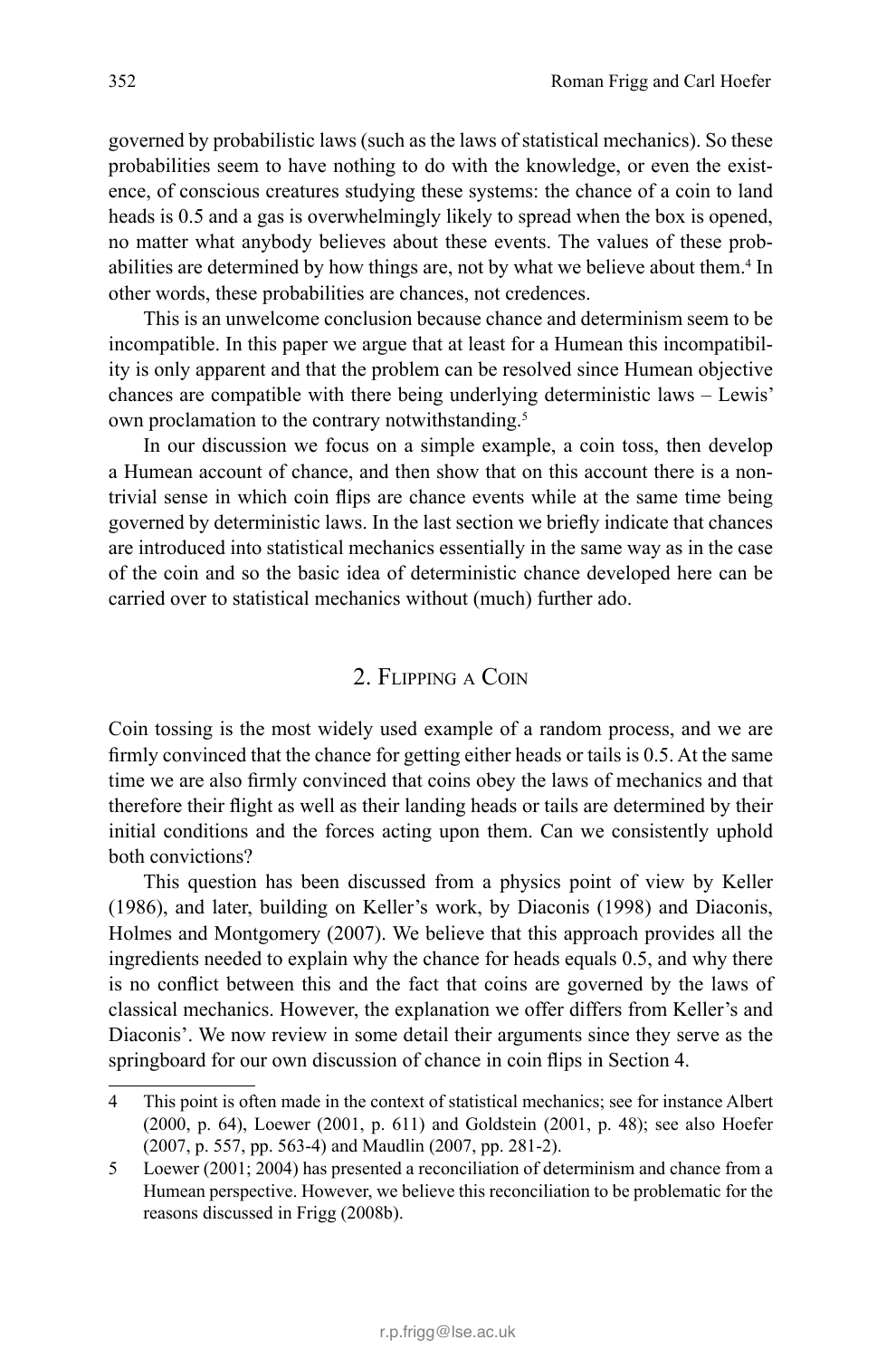Keller introduces the following mechanical model of the coin flip. Consider a circular coin of radius *r*, negligible thickness, and with homogeneous mass distribution. The only force acting on the coin after being tossed is linear gravity, and the surface on which it lands is mushy so that the coin does not bounce. Furthermore the coin is flipped upwards in vertical direction with velocity  $\nu$  at initial height *h* (above the surface on which it eventually lands) so that it rotates with angular velocity  $\omega$  around a horizontal axis along the diameter of the coin (i.e. we rule out precession). Solving Newton's equations for this situation (and assuming that the coin is flipped in horizontal position) yields

$$
x(t) = vt - \frac{gt^2}{2} + h \tag{1}
$$

$$
\phi(t) = \omega t \tag{2}
$$

where  $x(t)$  is the coin's height at time *t* and  $\phi(t)$  the coin's angle relative to the plane. Using the coin's radius one can then determine which point of the coin touches the surface first, and together with the assumption that the coin does not bounce this determines whether the coin lands head or tails. These calculations then allow us to determine which initial conditions result in the coin landing head and tails respectively; that is, they allow us to determine for every quadruple  $(x_0)$ *v*,  $\phi_0$ ,  $\omega$ ) whether the coin having this initial condition lands head or tails. We have assumed that all coin tosses start at height *h* and that all coins leave the hand in horizontal position:  $x_0 = h$  and  $\phi_0 = 0$ ; hence different tosses vary in their vertical velocity  $\nu$  and their angular velocity  $\omega$ . Assuming that the coin starts heads up, initial conditions lying in the black areas of the graph shown in Figure 1 come up heads, while those lying in white areas come up tails. For this reason Keller calls the hyperbolic black and white stripes in Figure 1 the 'pre-images' of head and tails.



Figure 1. The pre-images of heads and tails (Diaconis 1998, p.803).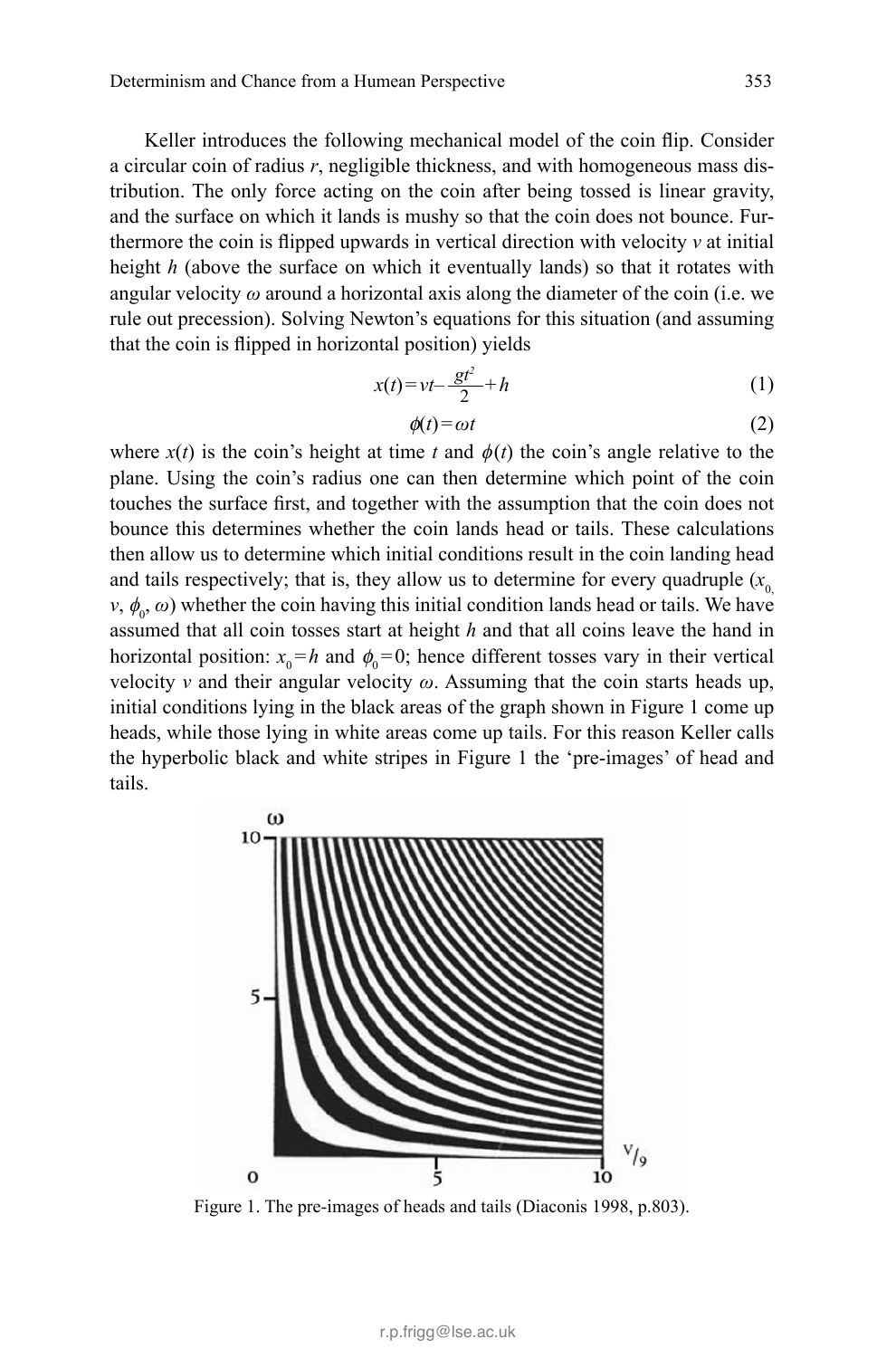What follows from these considerations about the chance of getting heads? Keller presents an argument in two steps. The first is to regard the initial condition as a random variable with a continuous probability distribution  $\rho(\nu,\omega)$  with support in the region shown in Figure 1 (i.e.  $\omega \ge 0$  and  $\nu \ge 0$ ). Then the probability for heads,  $p(H)$ , is given by

$$
p(H) = \int_{B} \rho(v, \omega) dv d\omega \tag{3}
$$

where *B* denotes the black regions in  $\omega \ge 0$  and  $\nu \ge 0$ . Mutatis mutandis Equation (3) also gives the probability for tails,  $p(T)$ . The second step consists in showing that  $p(H)=p(T)=0.5$ . To this end Keller proves a limiting theorem, basically showing that if the boundaries of the region over which the integral in Equation (3) is calculated is shifted towards infinity (i.e. if we integrate over  $B' = \{(v, \omega): v \ge k\}$ ,  $\omega \ge k$  and let *k* tend towards infinity), then  $p(H) = 0.5$  *no matter what* distribution  $\rho$ (*v*,  $\omega$ ) we choose. This result becomes intuitively plausible when we realise that the stripes get thinner as the values of *ω* and *ν* increase (see Figure 1), and so the integral becomes less sensitive to fluctuations in  $\rho$ (*v, ω*). Hence, in this limit there is a unique probability for heads.<sup>6</sup>

 We now turn to a discussion of Humean chance and then return to the question of how to justify  $p(H) = 0.5$  in Section 4. The main difference between our and Keller's approach is that we make essential use of facts about the Humean mosaic (i.e., the totality of all actual or occurrent events – see section 3.3) and thereby avoid appeal to a limiting result.

## **3. HUMEAN OBJECTIVE CHANCE**

In this section we introduce the concept of Humean Objective Chance (HOC), on which our reconciliation of determinism and chance is based.<sup>7</sup> The views discussed here are an extension of those introduced in Hoefer (2007), but here presented in a way that pays particular attention to those features of the theory that bear on the issue of the compatibility of determinism and chance.

### *3.1 Defi ning Humean Objective Chance*

The definition of chance that we present in this section differs from Lewis' canonical definition (1994, p. 480). In part this is a matter of presentation; but in part it also results from correcting certain omissions and modifying a few central

<sup>6</sup> Diaconis *et al.* (2007) generalise this result by relaxing some of the above modelling assumption and thereby taking into account the precession of the coin. This adds interesting features to the model, but since the main features remain the same we keep using the simple model discussed in this section.

<sup>7</sup> One might argue that 'objective chance' is a pleonasm since chances are objective by definition. True enough, but the phrase 'objective chance' has become customary in the literature and so we stick to it here.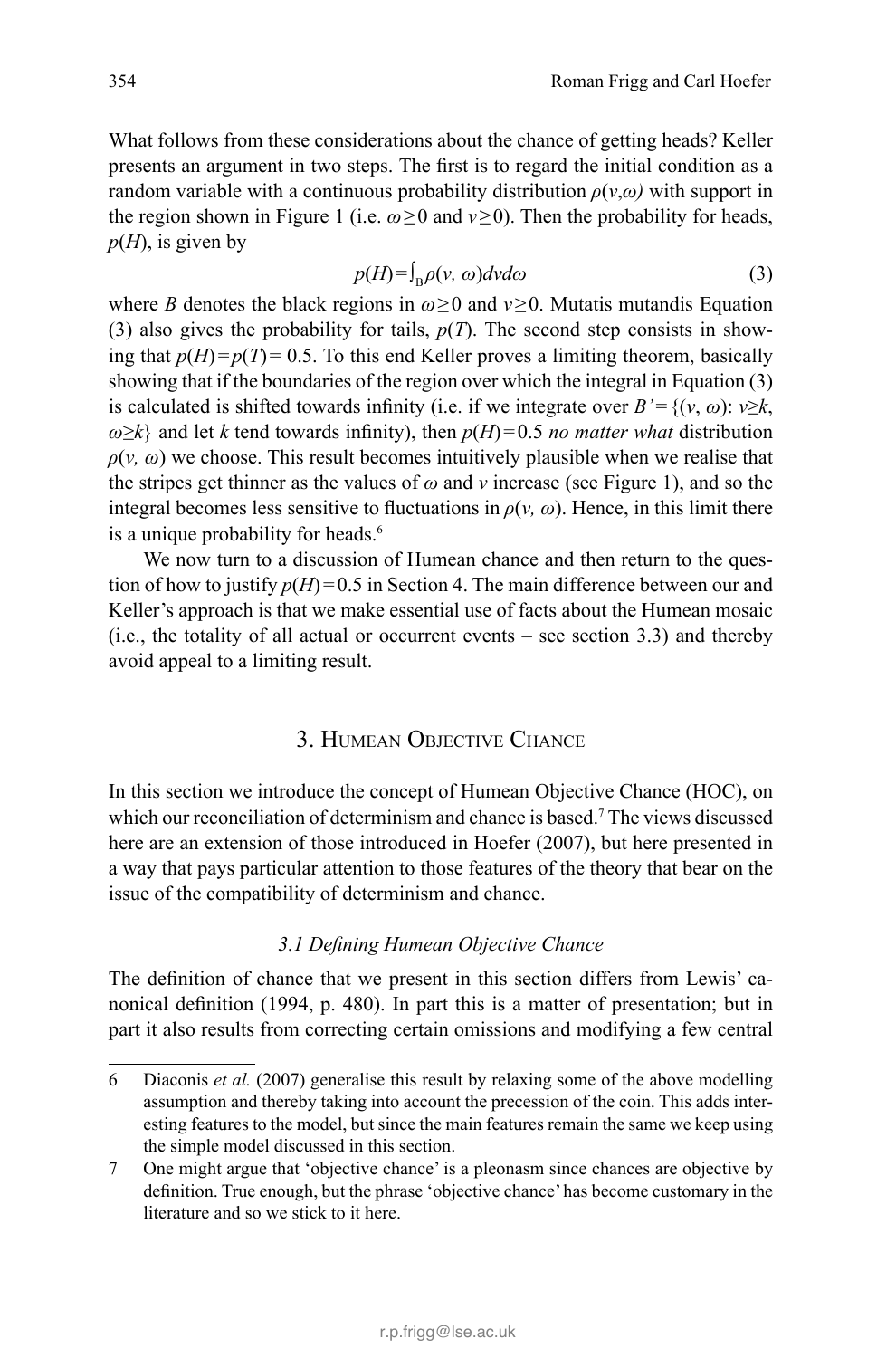features. Three changes are particularly crucial. First, we correct the omission of any reference to the Principal Principle (PP) in Lewis' definition. In our view PP is essential for an understanding of objective chance and therefore has to appear in one way or another in its definition. Second, our definition is of chances or chance laws alone, and is not a definition of laws of nature more generally. And finally, of course, our definition will allow for there to be genuine chances in a world that is deterministic at bottom. We return to these points in due course.

Let *e* be an event, for instance a coin coming up heads or a die landing so that it shows three spots.<sup>8</sup> We define chance as follows.

**Definition 1** (HOC): The chance of event  $e$ ,  $ch(e)$ , is a real number in the interval  $[0, 1]$  such that:

- (1) the function  $ch$  satisfies the axioms of probability,
- (2) *ch*(*e*) is the correct plug-in for *X* in the Principal Principle, and
- (3) the function *ch* supervenes on the Humean Mosaic in the right way.

Chances thus defined are Humean Objective Chances (HOC); for brevity we refer to them simply as 'chances'. We use 'THOC' to refer to the entire theory of chance presented in this section. The elements of this definition are in need of explication, and providing the needed explications is the task for this section. Let us briefly indicate what this task involves.

The first clause is straightforward, but nevertheless not entirely trivial. Lewis thought it a major problem to prove that objective chances satisfy the axioms of probability, and he argued at length that chances indeed have this property.9 In our view there is nothing to prove here. THOC *defines* chance, and we are free to build into a definition whatever seems necessary. A function that does not satisfy the axioms of probability cannot be a chance function and so we simply require that *ch* satisfy the axioms of probability.

 The second clause needs unpacking in two respects: we need to introduce PP, and we need to explicate what makes a plug-in for *X* a *correct* plug-in. Much hangs on this, and a careful exposition is imperative. For this reason we dedicate subsections to each point (Subsections 3.2 and 3.4).

The third clause is also problematic. We first have to introduce the Humean Mosaic, then say what we mean by a function supervening on the Humean Mosaic, and we then need to explicate the notion of supervening on the Humean Mosaic in the *right way*. The second clause of the definition enters here too, because an

<sup>8</sup> Two disclaimers are in order. First, nothing in what follows depends on a more precise characterisation of events. Second, we attribute chances to events because this looks most natural in the cases we discuss. But nothing hangs on that; we could take propositions instead. In fact, as will become clear from the context, in certain formulae below letters such as *e* and *X* will stand for propositions describing events rather than directly for events. This is inconsequential for our views on chance.

<sup>9</sup> For a discussion of Lewis' arguments see Hoefer (2007, pp. 560-62).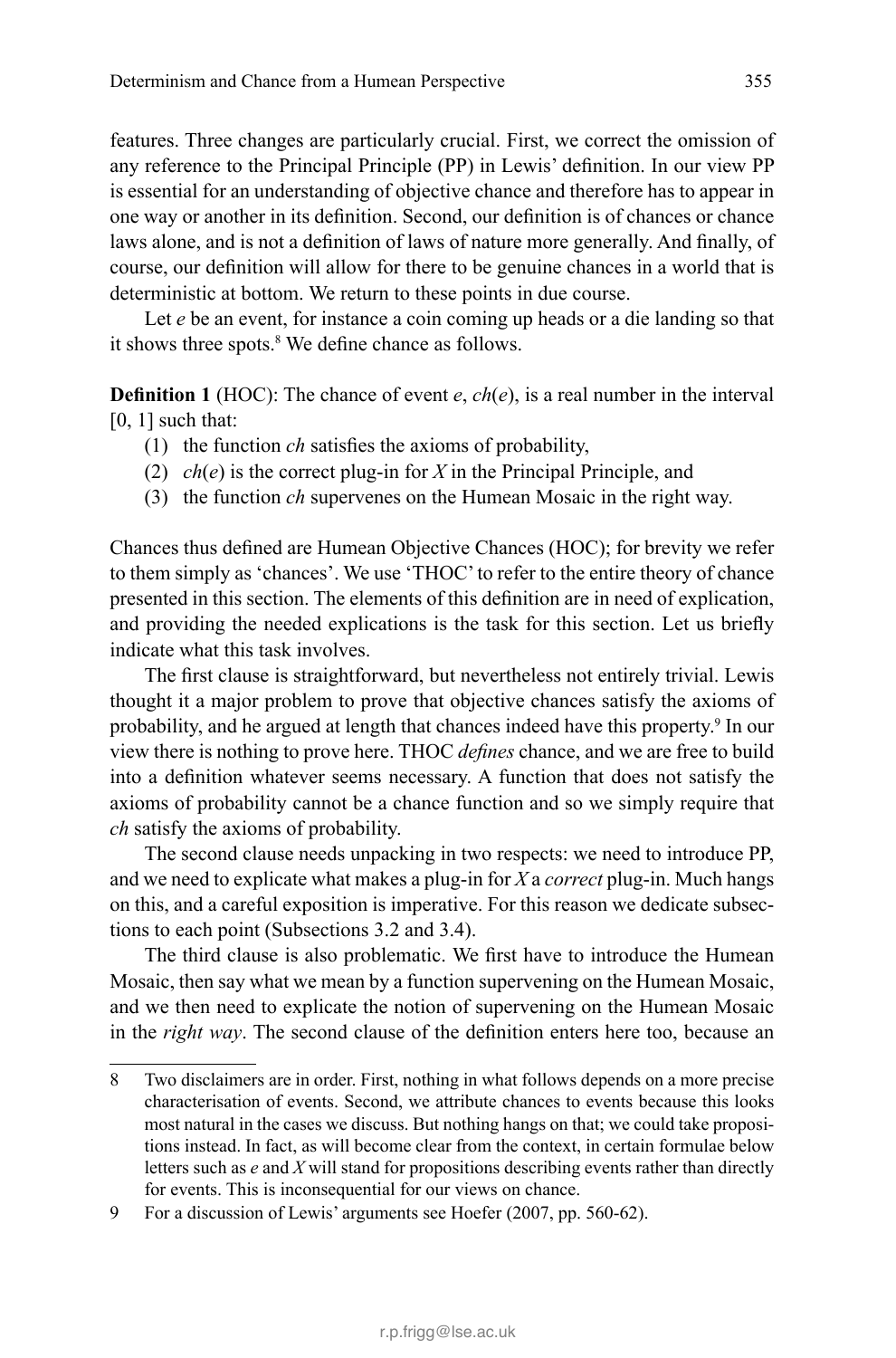important part of what 'the right way' means here is: in such a way as to permit a solid argument justifying PP to be made. We turn to these issues in Subsection 3.3.

### *3.2 Introducing the Principal Principle*

Chances, first and foremost, are guides to action. We look to chances when making decisions: if the chance for rain today is 0.95 I take my umbrella with me, but if it is 0.05 I do not. As Lewis insisted, the most central and important requirement on a theory of chance is that it make it possible to see how chances can play this action-guiding role. This aspect of chances is enshrined in PP, which establishes a connection between chances and the credences a rational agent should assign to certain events, where by 'credence' we mean an agent's subjective probability or degree of belief. The intuitive idea in PP is that a rational agent's credence for an event *e* to occur should be set equal to the chance of *e*, as long as the agent has no 'inadmissible' knowledge relating to *e*'s occurrence.

**Definition 2** (Principal Principle): Let '*cr*' stand for a rational agent's credence. The Principal Principle (PP) is the rule that

$$
cr(e|X \& K) = x,\tag{4}
$$

where *X* is the proposition that the chance of *e* is *x* (i.e.  $X = \text{ch}(e) = x'$ ), and *K* is 'admissible' knowledge.

 Before spelling out what we mean by admissible knowledge, let us add some clarifications about the purpose of  $K$ . At first sight it seems unclear why  $K$  should appear in Equation (4) at all, and more needs to be said the function that *K* is meant to be perform. The presence of *K* should not be interpreted as a request to gather a particular kind of knowledge before we can use PP. On the contrary, we always have knowledge about situations, and *K* simply stands for the sum of what we *de facto* happen to know. Depending on what kind of propositions *K* contains, we should or should not use Equation (4) to set our credences. The prescription is simple: if *K* contains no inadmissible knowledge then use Equation (4); if *K* does contain inadmissible knowledge then don't. In the latter case PP is silent about how to set our credences.

 The question now is what counts as 'admissible' knowledge. Lewis' original characterisation is:

Admissible propositions are the sort of information whose impact on credence about outcomes comes entirely by way of credence about the chances of those outcomes. (Lewis 1980, p. 92)

This characterisation has given rise to controversy. In fact, Lewis himself later regarded it as too imprecise and replaced it with a time-indexed version, in part in order to be able to say that all past events have chance 0 or 1. For a discussion of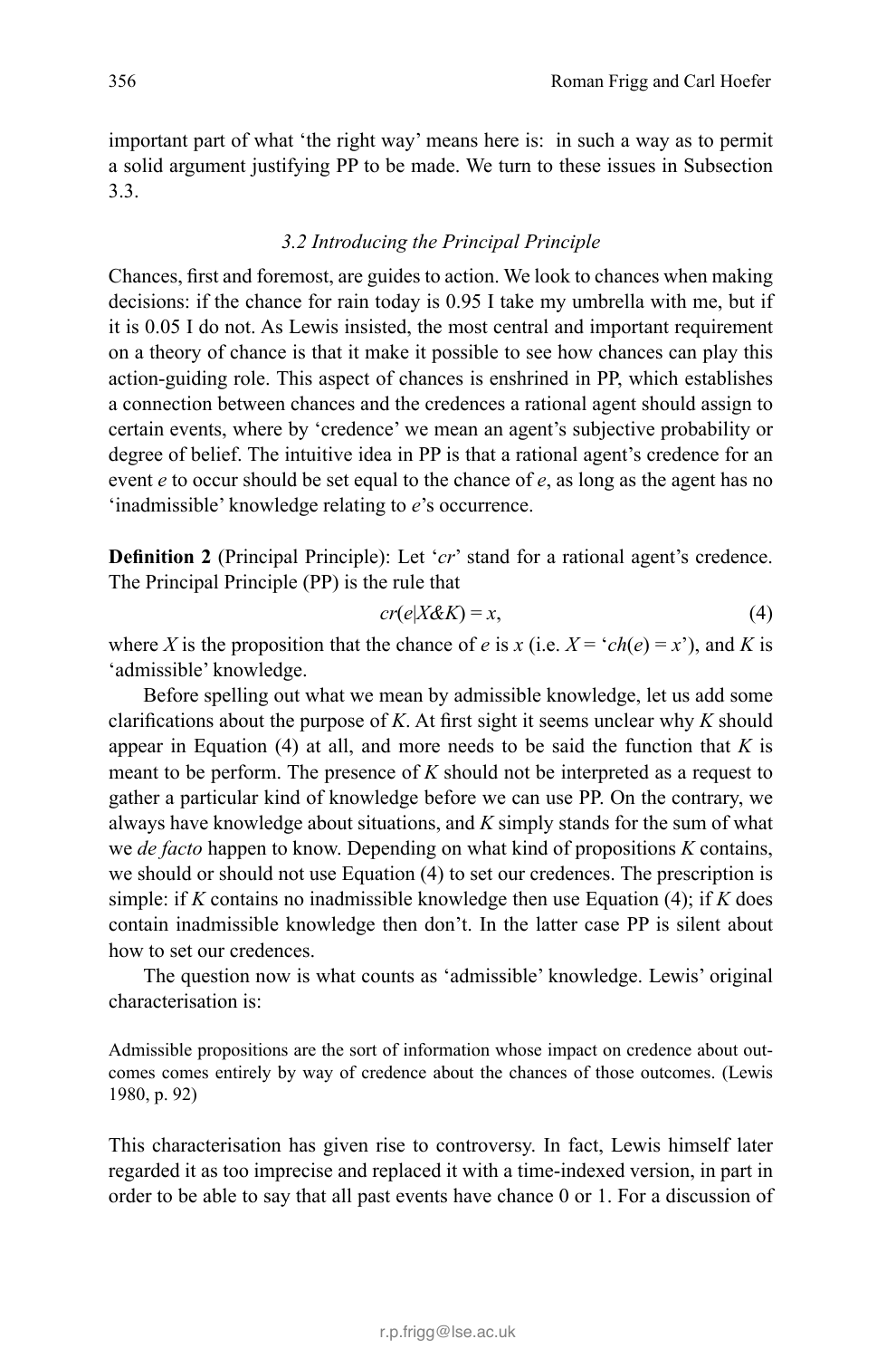Lewis' revised definition and the issue of time see Hoefer  $(2007, 553-5)$  and  $558-5$ 60). We here build on this discussion and assume that these corrections are not only unnecessary, but also wrong. Chances attach to circumstances (the 'chance set-up') and not to worlds-at-specific-times. The original definition of admissibility Lewis gave was essentially right. Chance is a guide to action *when better information is not available*. So the essence of the requirement of admissibility is to exclude the agent's possession of other knowledge relevant to the occurrence of *e*, the kind of knowledge the possession of which might make it no longer sensible or desirable to set credence equal to objective chance. To use the usual (and silly) example: if you have a crystal ball that (you believe) reliably shows you future events, you may have inadmissible knowledge about a chance event such as the coin flip a week from now. If your crystal ball shows you the coin toss landing tails and you trust the ball's revelations, you would *not* be reasonable to set your credence in tails to 0.5 for that flip; you have inadmissible knowledge. This example helps make the notion of admissibility intuitively clear, and also points toward a very important fact in our world: inadmissible evidence is not something we typically have – if we did, then chances would be rather useless to have. Still, it is possible to give a slightly more precise definition of admissibility (Hoefer 2008, Ch. 2)

**Definition 3** (Admissibility): A proposition P is admissible with respect to an outcome-specifying proposition *E* for chance set-up *S* (*E* says that event *e* occurs) iff *P* contains only the sort of information whose impact on reasonable credence about *E*, if any, comes entirely by way of impact on credence about the chances of those outcomes.

This definition makes clear that admissibility is relative to a chance set-up and its attendant possible outcome-events. It is also relative to the agent whose reasonable credence function is invoked in PP. The agent-relativity of admissibility may be more or less extreme, depending on how highly constrained a credence function must be in order to count as 'reasonable' or 'rational'. For our purposes agent-relativity is not germane, and we will assume that all reasonable agents agree about whether a proposition *P* should or should not have an impact on credence in *E*, when *P* is added to a further stock of background knowledge *K*.

### *3.3 Humean Supervenience*

The *Humean Mosaic* (HM) is the collection of everything that actually happens; that is, all occurrent facts at all times. There is a question about what credentials something must have to be part of the mosaic. Nothing in what follows depends on how the details of this issue are resolved. What does matter is that irreducible modalities, powers, propensities, necessary connections and so forth are not part of HM. That is the 'Humean' in Humean supervenience.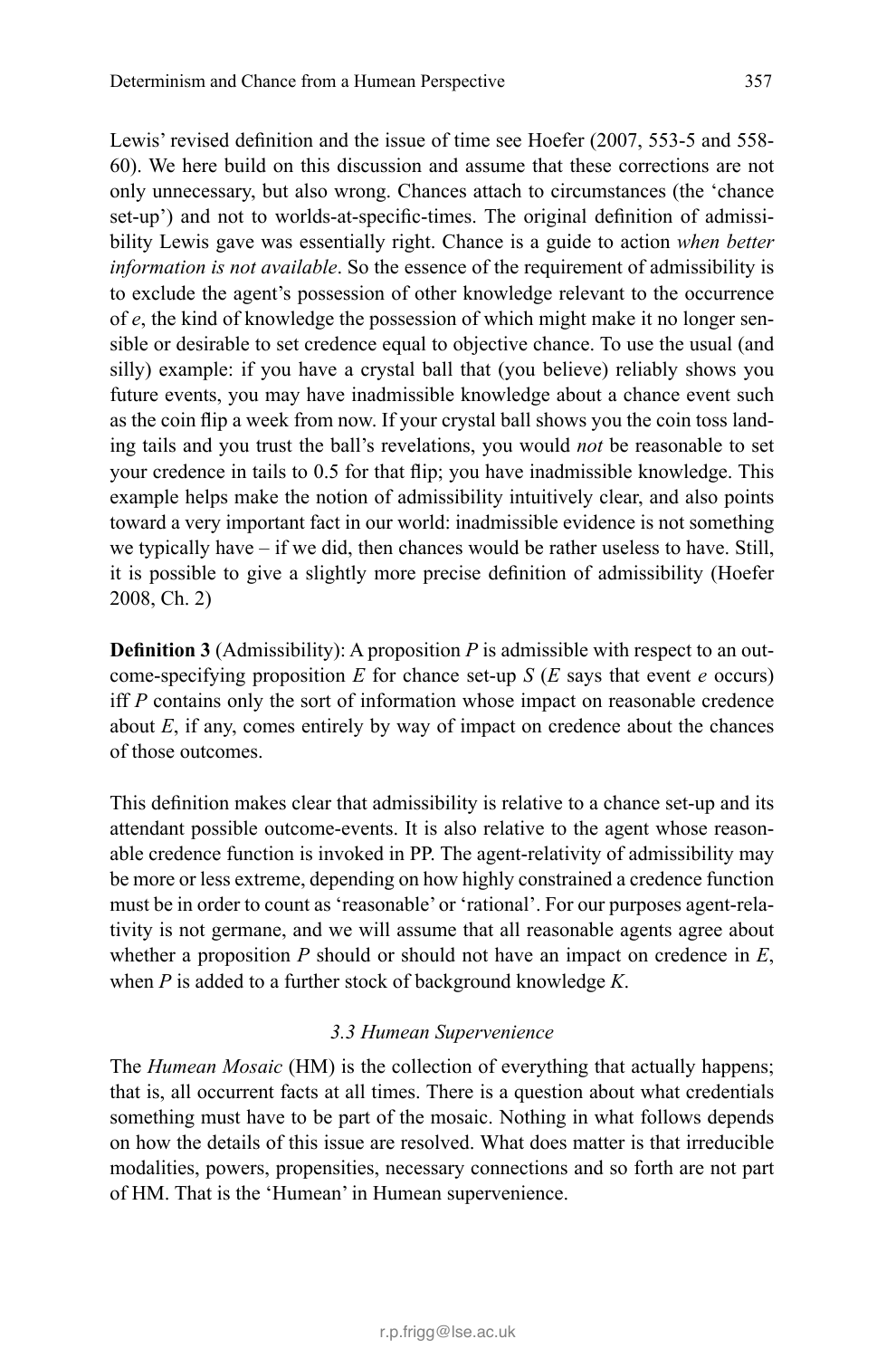The supervenience part requires that chances are entailed by the overall pattern of events and processes in HM; in other words, chances are entailed by what *actually* happens. We can make a comparison with actual frequentism, which satisfies Humean supervenience in a particularly simple way: the overall pattern of events uniquely determines the relative frequency of an event, and hence its probability. Actual frequentism has no frequency tolerance, and hence frequentist probabilities supervene on actual events. This contrasts with propensity theories, which have maximal frequency tolerance. THOC strikes a balances between these extremes by requiring that HOC's supervene on HM, but not *simply*: THOC postulates that chances are the numbers assigned to events by probability rules that are part of a *Best System* of such rules, where 'best' means that the system offers as good a combination as the actual events will allow of *simplicity, strength* and *fit.* 

 The idea of a Humean Best System of chances can be illustrated with a thought experiment. To this end, we introduce a fictitious creature, Lewis' Demon. In contrast to human beings who can only know a small part of the Humean mosaic, Lewis' Demon knows the entire mosaic. The demon now formulates all possible systems of probability rules concerning events in HM, i.e. rules assigning probabilities to event-types such as getting heads when tossing a coin. In the mere formulation of such rules, no interpretation of probability is assumed. The rules in these systems assign numbers to events. These numbers have to satisfy the axioms of probability – this is why they are 'probability rules' – but nothing over and above this is required at this stage. Then the demon is asked to choose the best among these systems, where the Best System (BS) is the one that strikes the best balance between simplicity, strength and fit. The probability rules of the system that comes out of this competition as the best system then, by definition, become 'chance rules', and the chance of an event *e* simply is the number that this chance rule assigns to it. That is, the chances for certain types of events to occur (given the instantiation of the setup conditions) simply are what probabilistic laws of the best system say they are.

**Definition 4** (Humean *BS*-supervenience): A probability rule is Humean *BS*-supervenient on HM ('HBS-supervenes on HM', for short) iff it is part of the Best System, i.e. the system that strikes the best balance between simplicity, strength and fit given HM.

Clause (3) in Definition 1 can now be made precise: the function *ch* HBS-supervenes on HM.

Needless to say, much depends on how we understand simplicity, strength and fit. Before discussing these concepts in more detail, let us illustrate the leading idea of HBS-supervenience with an example. The question we have to ask is how certain aspects of event-patterns in HM may be captured by adding a chance rule about coin flips. Coins are fairly ubiquitous and we have the custom of flipping them to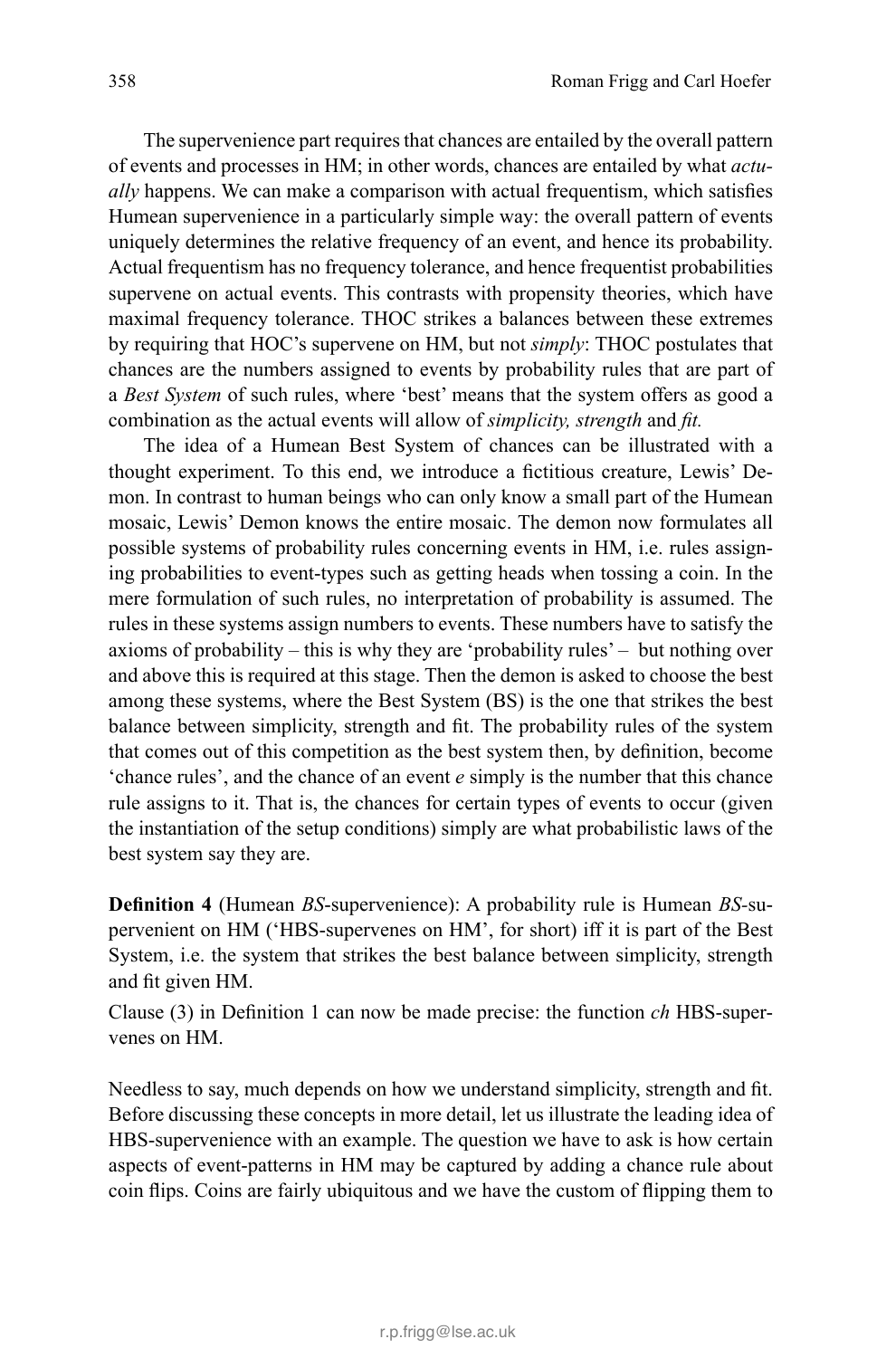help us make choices. So the event-type we call 'a good flip of a fair coin' is widespread in HM around here. Furthermore, it is a fact, first, that in HM the relative frequency of each discernible side-type landing upward is very close to 0.5 and, second, that there are no easily discerned patterns to the flip outcomes (it is not the case, for instance, that a long sequence of outcomes consist of alternating heads and tails). THOC now asks us to consider all possible probability rules for a given class of events and then choose the one that strikes the best balance between simplicity, strength and fit. There are of course infinitely many rules. One, for instance has it that  $p(H)=0.1$  and  $p(T)=0.9$ ; another rule postulates that  $p(H)=p(T)=0.5$ ; and yet another says that  $p(H)$  is the actual frequency of heads and  $p(T)$  is the actual frequency of tails. Given that the frequency of heads and tails is roughly 0.5, the first rule has bad fit; at any rate its fit is worse than the fit of the other two. But how do we adjudicate between the second and the third rule?

 At this point considerations of strength come into play. In fact there may be an even better chance rule that could be part of the Best System, which would embrace coins and dice and tetrahedra and dodecahedra and other such symmetric, flippable/rollable solids. The rule would say that where such-and-such symmetry is to be found in a solid object of middling size with *n* possible faces that can land upward (or downward, thinking of tetrahedra), and when such objects are thrown/ rolled, the chance of each distinct face being the one that lands up (or down) is exactly  $1/n$ . Given what we know about dice and tetrahedra and so forth, it is quite plausible that this rule belongs in the Best System; and it entails the coin-flip chances. So it enhances both simplicity and strength without much loss in fit, and hence on balance it is better than the system which sets chances equal to relative frequencies. Hence, the chance of heads on a fair flip of a coin would seem certainly to exist, and be 0.5, in a Best System for our world.

How are we to understand simplicity, strength and fit? Let us begin with simplicity. This is a notoriously difficult notion to define precisely, yet we think that there is enough one can say about it to make THOC tick. As we understand it, simplicity has two aspects, *simplicity in formulation* and *simplicity in derivation*. The former is what is usually meant when simplicity arguments are put forward: a linear relation between two variables is simpler than a polynomial of order 325, a homogenous first order differential equation is simpler than a non-linear integrodifferential equation, etc. It is not easy to pin down what general rule drives these judgments, but this does not represent a serious obstacle to us because nothing in what follows depends on simplicity judgments of this kind. Another component of simplicity in formulation is how many distinct probability rules a system contains. *Ceteris paribus*, the fewer rules a system has in it, the simpler it is. The second aspect of simplicity, *simplicity in derivation*, focuses on the computational costs incurred in deriving a desired result. The question is: how many deductive steps do we have to make in order to derive the desired conclusions? Some systems allow for shorter derivations than others. It is important not to confuse simplicity in this sense with a subjective notion of a derivation being 'easy' or 'difficult'. The issue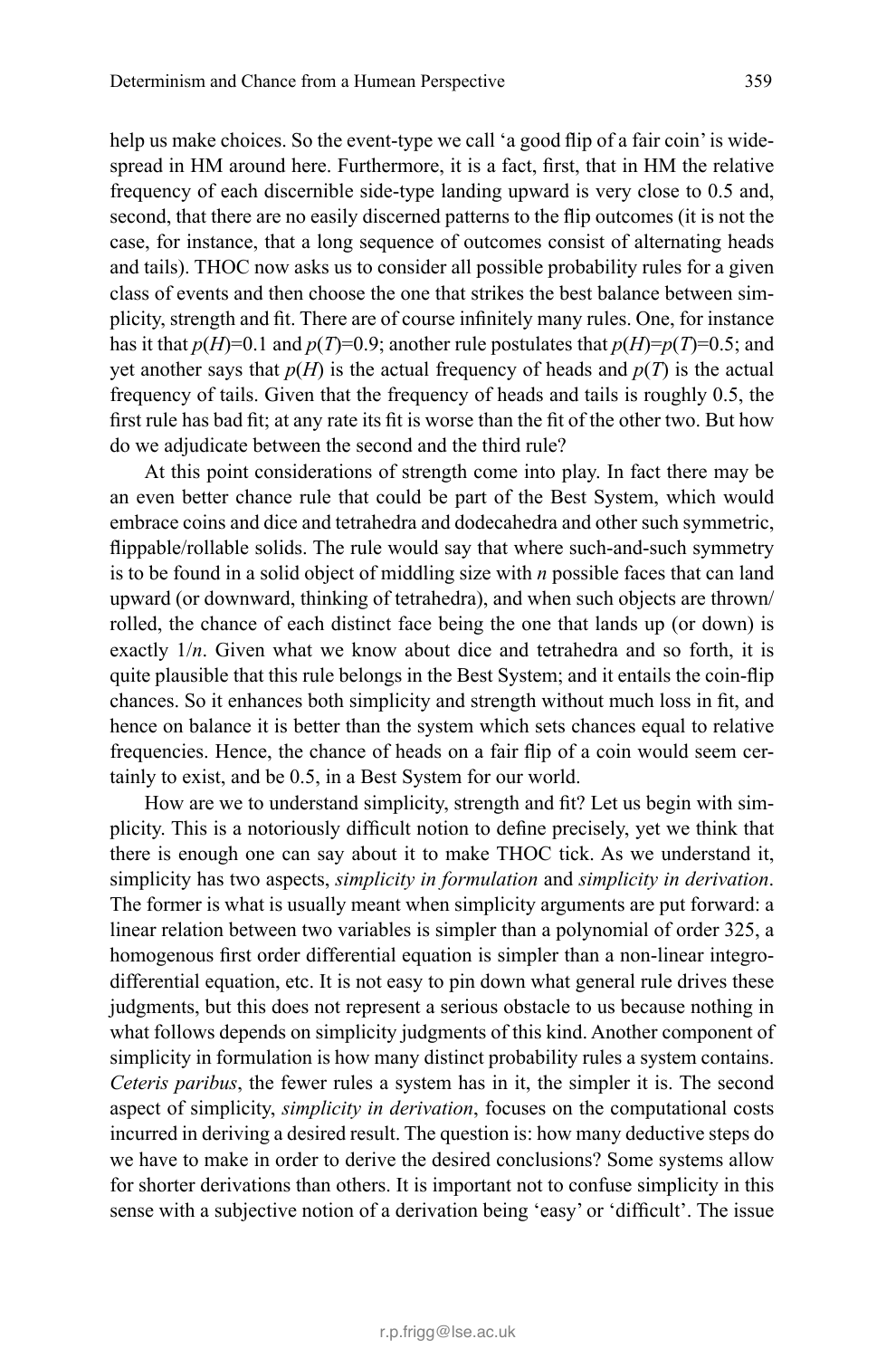at stake here is the number of deductive steps needed to derive a conclusion, and this is a completely objective quantity, which could be quantified, for instance, by using a measure such as Kolmogorov's computational complexity (roughly, the length of the shortest programme capable of deriving the result).

 Simplicity (in this latter sense) could always be improved by cutting perfectly good chance rules out of the system. However, in general improving simplicity in this way is not a good strategy because it comes at too high a cost in terms of strength. The strength of the system is measured by its scope. The wider the scope of the system, the stronger it is. In other words, the larger the part of HM that the system is able to account for, the better it fares in terms of strength. The above example illustrates the point: a system that covers only coins is weaker than a system that also covers other chance setups such as roulette wheels, dice, etc.

 The Best System should not only ascribe chances to lots of event types, and do so in as simple a way as possible; it should ascribe the *right* chances! But which are the right chances? Every system assigns probabilities to possible courses of history, among them the actual course. With Lewis, we now postulate that the fit of the system is measured by the probability that it assigns to the *actual* course of history, i.e. by how likely it regards those things to happen that actually do happen. As an illustration, consider a Humean mosaic that consists of just ten outcomes of a coin flip: *HHTHTTHHTT*. It follows immediately that the first system above  $(p(H)=0.1$  and  $p(T)=0.9$ ) has worse fit than the second  $(p(H)=p(T)=0.5)$ since  $0.1<sup>5</sup>0.9<sup>5</sup> < 0.5<sup>10</sup>$ . This example also shows that a system has better fit when it stays close to actual frequencies, as we would intuitively expect.<sup>10</sup>

 So the ways in which we evaluate systems is objective and no appeal to 'pragmatic' or specifically 'human' values or limitations has been made. Nevertheless, we accept two (not very controversial) assumptions that assure that the Best System, whatever its concrete form, shares at least some essential characteristics with science as we, humans, know it. The first assumption is *ontological pluralism*, which denies that only basic/micro entities exist. Some hard-headed reductionists deny that anything except the basic micro entities exist. Thus, chairs, rivers, cats, trees, etc. are said not to exist. We deny this. That coins consist of atoms does not make coins unreal. Coins exist, no matter what micro physics tells us about their ultimate constitution, and so do rivers, chairs, and cats. Hence, even in a classical world, HM consists of much more than elementary particles and their trajectories.

 The second assumption is *linguistic pluralism*, the posit that the language in which the Demon formulates the systems that subsequently enter into the simplicity-strength-fi t competition contains terms for macroscopic kinds. That is, the language has not only the vocabulary of microphysics, but also contains terms like

<sup>10</sup> Elga (2004) agues that this definition of fit runs into problems if there are infinitely many chancy events, and suggests a solution to based on the notion of a typical sequence. This concern is orthogonal to the problems we discuss in this paper and hence we will not pursue the matter further.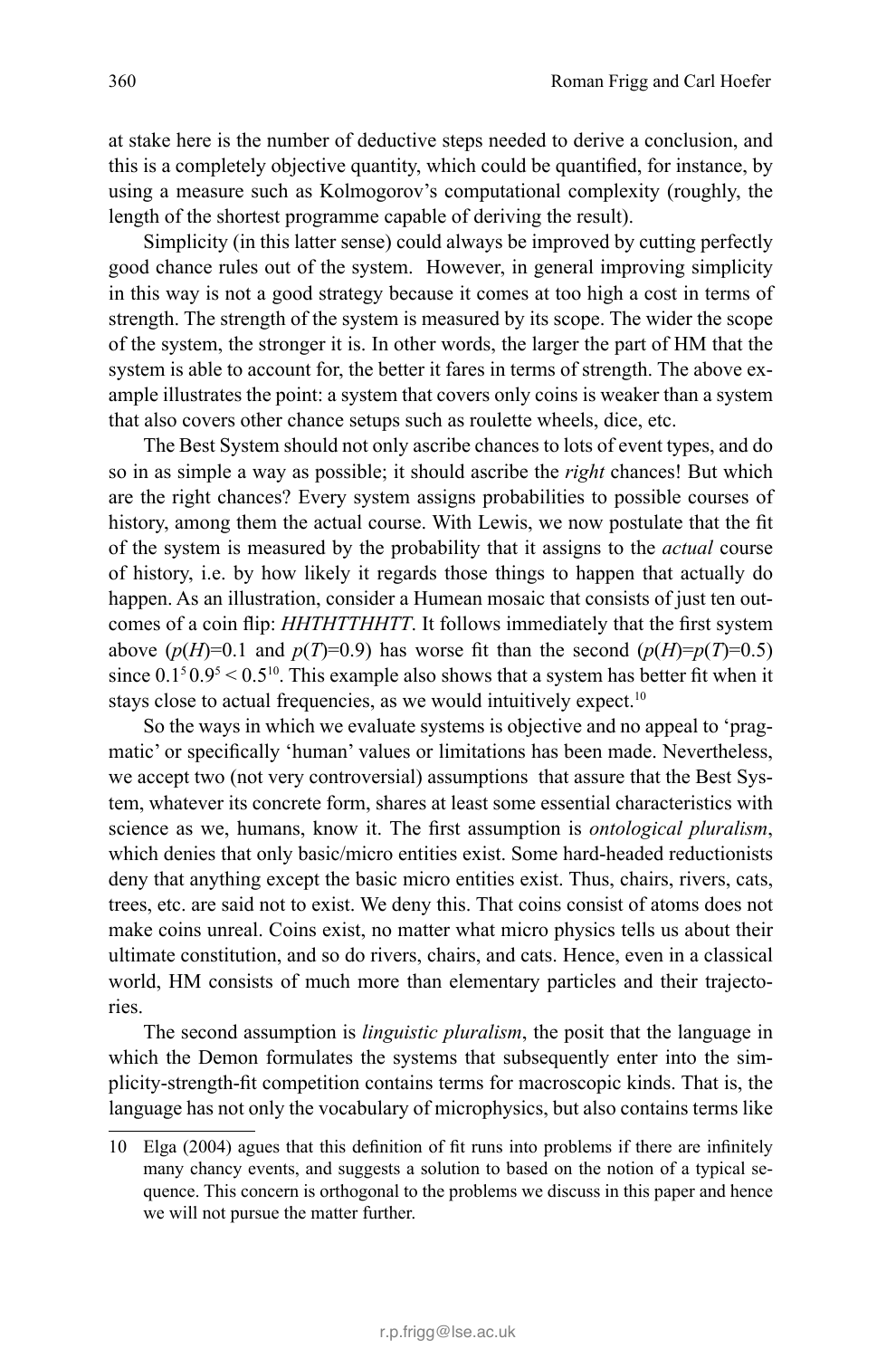'coin' and 'river'. So we not only believe that macro objects exist, we also equip the demon with a language in which he can talk about these as *sui generis* entities.<sup>11</sup>

#### *3.4 Justifying the Principal Principle*

There is controversy not only over the correct formulation of PP, but also over its status. Strevens (1999) argues that it is no more possible to offer a sound argument justifying PP than it is to justify induction, and that we therefore have to accept it as something like a first principle. But not everybody shares this pessimism. In fact, we believe that the unique features of HOC permit a demonstration that it is irrational not to apply PP when its conditions are fulfi lled. Space precludes a full discussion here, so we will simply present a brief version of the argument; for an in-depth discussion see (Hoefer 2008, Ch. 4).

 As we have seen in the last subsection, it is a result of a careful analysis of what it means for the function *ch* to supervene on the Humean Mosaic in the right way that whenever there is a large number of instances of a chance setup, the chance of a certain outcome is close to the relative frequency of that outcome. For this reason, THOC can be understood as a (major) sophistication of finite frequentism, and understanding why PP is justified for HOC begins by recalling this affinity.<sup>12</sup>

There are two ways of justifying PP based on this affinity, an '*a priori*' and a 'consequentialist' one. The former is similar to the justification of PP Howson and Urbach (1993) give for von Mises frequentism. A subjective degree of belief corresponds (by definition) to the odds at which an agent feels a bet on either side of a question (*E* versus not-*E*) would be fair. An agent who has no inadmissible information pertinent to the outcomes of a *long series* of instances of chance setup *S* should have the same degree of belief in the *E*-outcome in *each* trial – having a *reason* to assign a higher or lower degree of belief to *E* on a specific trial automatically and by definition amounts to possessing inadmissible information. Hence, if an agent assigns degree of belief *p* to outcome *E* in a single trial of chance setup *S*, he should assign the same credence to an *E*-outcome in each instance of a(n indefinitely) *long series* of trials of *S;* not to do so is to take oneself to have information relevant to an *E-*outcome that does not come from *E*'s chance (which by stipulation is the same in each trial of *S*), and hence to have *inadmissible* information. Having inadmissible information makes PP inapplicable, so we may assume for

<sup>11</sup> For further discussion of the issue of the language used in formulating laws see Lewis (1983).

<sup>12</sup> Since clause 2 of our definition of HOC above stipulated that *ch(e)* is the correct plugin for the Principal Principle, one might expect a quick and easy demonstration that HOC's satisfy PP: it is true by definition! Clearly, this is a bit *too* easy. The two justifications of PP for HOC offered in this section are substantial, departing from connections between HOC and frequencies of events, and are entirely non-circular.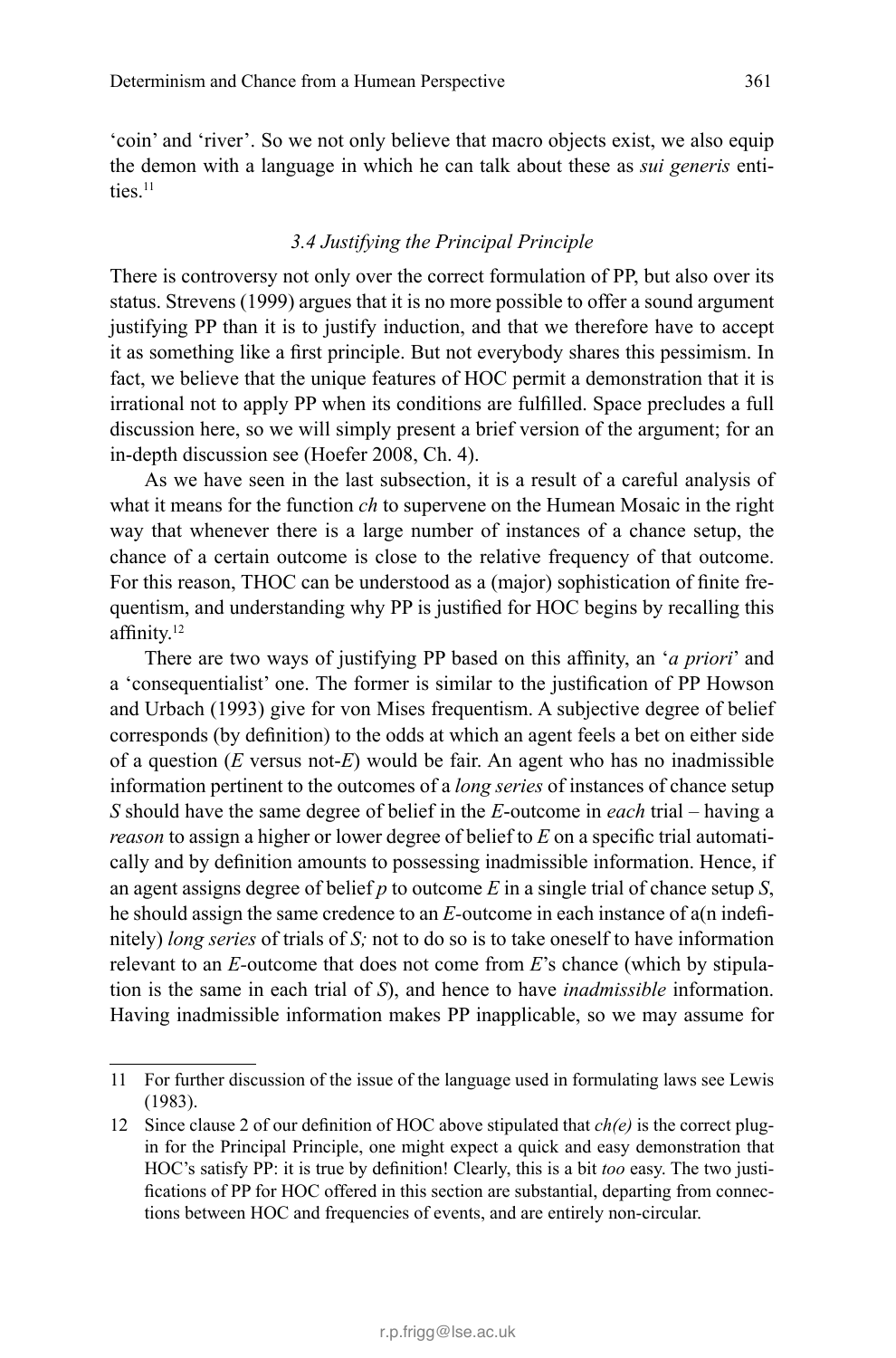the rest of the argument that the agent does not vary his credence in *E*-outcomes from trial to trial.

So the agent takes betting on  $E$  in each trial of an indefinitely long series at odds *p:(1-p)* to be fair. Assume that he bets on the same side in all trials in the sequence, i.e. either on  $E$  in all trials or not- $E$  in all trials. Because the agent thinks the bet is fair, he must think that there is no advantage to betting on *E* rather than not-*E* (or vice versa); that is, he must be indifferent towards which side of the bet he takes. By assumption there is a chance for getting *E* on a trial,  $ch(E)=q$ . From the account of THOC above we know that the relative frequency of *E*'s in an indefinitely long sequence is of trials must be equal (or at least very close to) the chance of *E*. It is a simple result of probability calculus that if agents don't bet in accordance with relative frequencies, then one side of the bet is doing better. This cannot be if the agent believes the bet to be fair. It is then a simple arithmetic fact that if *q* differs non-trivially from *p*, and the agent bets on *E* at  $p:(1-p)$  odds throughout the long series, then the agent will certainly lose (or win) in the long run. The agent, understanding THOC and that  $ch(E) = q$ , must know all this too; but he cannot believe this and yet believe the long series of bets to be fair. So if *p*  $\neq q$ , the agent holds contradictory beliefs, which is irrational. So the only rational assignment of probabilities is  $p = q$ , as PP prescribes.

 The consequentialist argument is more straightforward. It asks us, in the spirit of Humeanism, to look at HM, which not only contains outcomes of trials but also agents placing bets. If we look at all agents placing bets across the entire mosaic and check on how they are doing, we will see that those agents who set their credences equal to the chances obtain – at most places and times, at least – better results than those who adopt credences significantly different from the chances. In other words, in the wider domain just as in Las Vegas, if one has to gamble on chancy events, one does best if one knows the objective probabilities. For this reason it is rational to set one's credences to objective chances, as PP requires.13

### *3.5 The Epistemology of HOC's*

Let us close this section with a brief remark about the epistemology of HOC's. At first sight, an approach to probability whose central concepts are defined in terms of everything that actually happens at any point in time and at any spatial location – the HM – and an omniscient creature – Lewis' Demon – may strike some as rather disconnected from actual human endeavours. This impression is mistaken. Needless to say, the appeal to HM and Lewis' demon are idealisations, and ones that take us rather far away from our actual epistemic situation. But this does not turn THOC into an epistemic pipe-dream. First, the limitations of actual human experience are a factor that every epistemology has to cope with. In particular, also those positions who believe in metaphysically 'thick' laws and probabilities

<sup>13</sup> Caveats and details of the consequentialist argument are discussed in Hoefer (2007, sec. 5) and (2008, Ch. 4).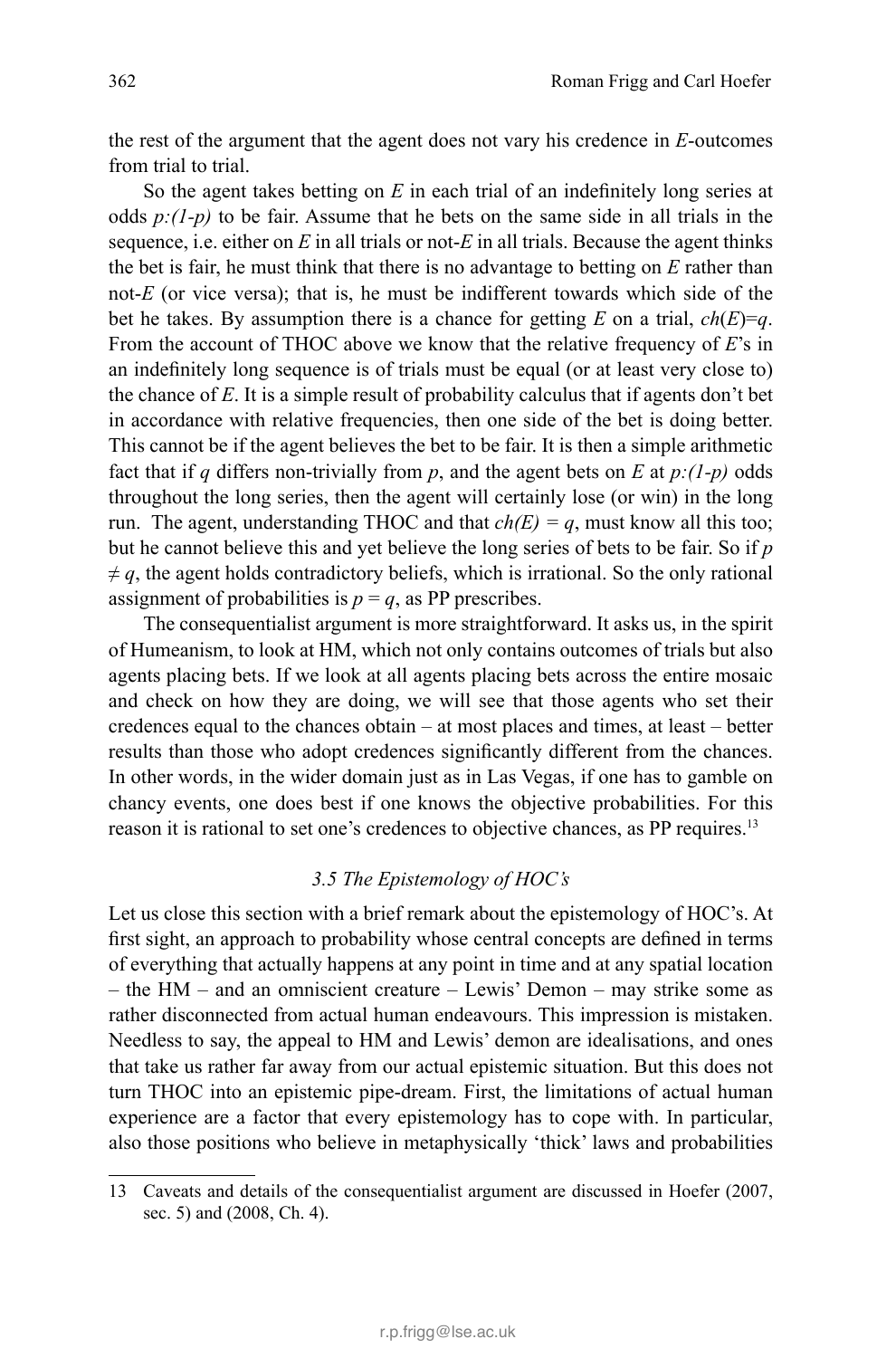(universals, causal powers, etc.) have to base their views on the nature and character of these on actual experience and there is the possibility that future events may prove them wrong. Any view about probabilistic laws – Humean or not – has to base claims about these on our limited actual experience, and this involves an inductive leap. How to handle this leap is of course a time-honoured philosophical puzzle on which much ink has been spilled, and there is no royal road to success. The point to stress here is that the Humean is not alone with this problem. Second, the requirement that only occurrent properties be part of HM is in harmony with scientific practice as we know it, since occurrent properties are what science can observe. In this respect THOC is even closer to actual science than approaches that postulate modal entities that science can never observe. Third, the rules that are given to the Demon have an obvious 'human flavour': the omniscient Demon himself would probably not care about simplicity and strength since he knows everything anyway. These requirements are metatheoretical virtues humans value in science and hence what the Demon is asked to do is in the end 'human style' science as best as it can be done. Hence the Demon's activity is not different in kind from the endeavours of human scientists; the difference is that he can perform with perfection what we can do only inadequately.

### 4. COIN FLIPPING FOR HUMEANS

Let us now return to flipping coins. A striking feature of the discussion so far is the almost complete mismatch between how probabilities for the coin flip were treated in Sections 2 and 3 respectively. The treatment in Section 2 started with a deterministic mechanical model and sought to retrieve the 50/50 chance rule from mechanical laws plus a probability distribution over initial conditions. The approach taken in Section 3 did not mention mechanics at all and instead focussed the pattern of outcomes in HM. At least on the face of it these approaches have little in common and so the question arises whether they are compatible at all, and if so how.

 In this section we argue that they are compatible, and, what is more, that they are actually complementary. In order to reach this conclusion we need to analyse the two accounts and their status *vis-a-vis* each other in greater detail. To facilitate the discussion, we set up a temporary debate between two viewpoints: 'mechanicism' *versus* 'macro-statistics', their proponents being 'mechanicists' and 'macrostatisticians'.

 Mechanicists are likely to argue that their point of view is privileged since their account is based on fundamental laws: by assumption we live in a classical universe and so HM consists of trajectories of objects, among them the trajectories of coins, and classical mechanics is the fundamental theory of this universe.14

<sup>14</sup> Those who also uphold micro-reductionism – the view that matter consist of atoms and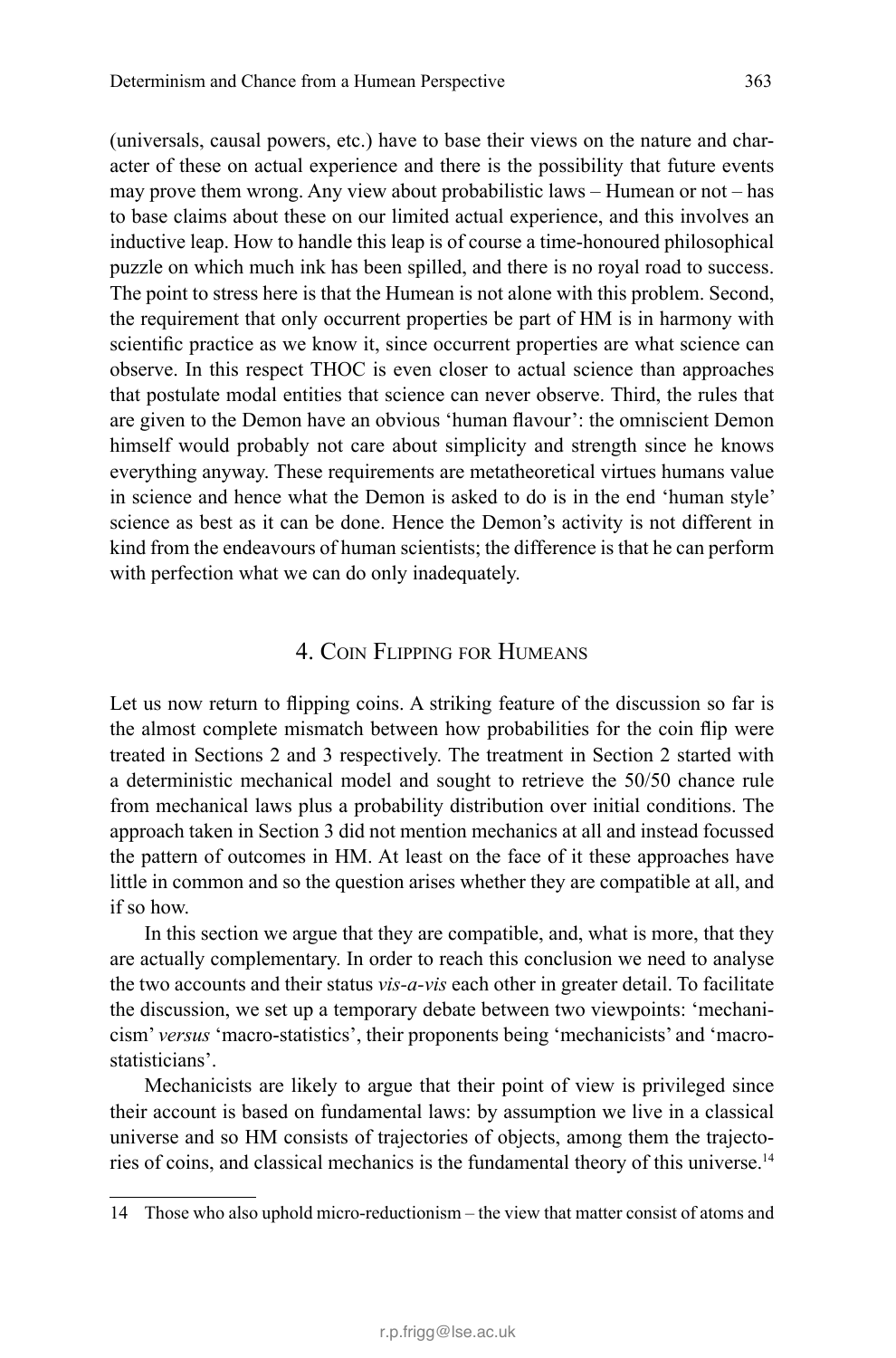Chance rules, if there are any at all, have to be formulated in terms of the fundamental entities of HM and in the language of the fundamental theory describing them. Equation  $(3)$ , supplemented with the specification of a particular distribution  $\rho$  fits the bill: it is a rule that assigns probabilities to getting heads when tossing a coin, and it does so solely in terms of basic mechanic properties. The rule is simple, has good fit, and since Keller (1986, pp. 194-6) shows that it can easily be generalised to other chance setups such as roulette wheels it also has strength. So we have good reasons to believe that within the class of all probability rules Equation  $(3)$  is the one that strikes the best balance between simplicity, strength and fit, and hence the probabilities it defines are chances in the sense of THOC.

 The macro-statistician disagrees with this point of view for two reasons. The first objection is conceptual, the second technical. The conceptual objection takes issue with the mechanicist's reductionist outlook. Even if the world is classical at bottom and classical mechanics is the fundamental theory of the universe, it does not follow that everything that can be said about HM has to be said in the language of the fundamental theory. More specifically, the macro-statistician adopts a *methodological pluralism* (MP), the position that probability rules can be formulated in a macro language pertaining to a certain level of discourse, and that probabilities thus introduced are *sui generis* HOC's if the probability rules in question strike the best balance between simplicity, strength and fit relative to all other systems. To do this, they need not prove logical independence from micro-level chance rules; they need only win out in competition with alternate rules *formulated in the same language*, that of the macro-level. On this view, then, the 1/*n* rule for gambling devices is a *sui generis* chance rule because it strikes a better balance between the three basic metatheoretical virtues than any other probability rule formulated in the language of coins, wheels, throws, etc. (We come back to this principle at length below.)

 The macro-statistician's technical objection to mechanicism turns on the status and mathematical form of the distribution  $\rho$ (*v, ω*) in Equation (3). At a general level the worry is that the mechanicist is 'cheating'. No probabilities can ever come out of a purely deterministic approach ('no probabilities in, no probabilities out'), and the mechanicist just puts them in by hand when he introduces *ρ*(*ν, ω*), which is not warranted by (or even related to) any posit of mechanics. Therefore the introduction of  $\rho$ (*v*,  $\omega$ ) is an *ad hoc* manoeuvre, unmotivated from the point of view of mechanics. And, as is often the case with such manoeuvres, it may well raise more question than it answers. The first problem with  $\rho$ (*v, ω*) is that it is not clear what it is a distribution *for*. The most basic question we have to ask about every probability distribution is: what are these probabilities probabilities for? And it is not clear what the answer in the case of the coin is. We might take it

that the behaviour of macroscopic objects like coins eventually has to be explained in terms of the behaviour of its micro constituents – can replace the trajectory of a coin by the bundle of trajectories pertaining to the atoms making up the coin. Mutatis mutandis the arguments remain the same.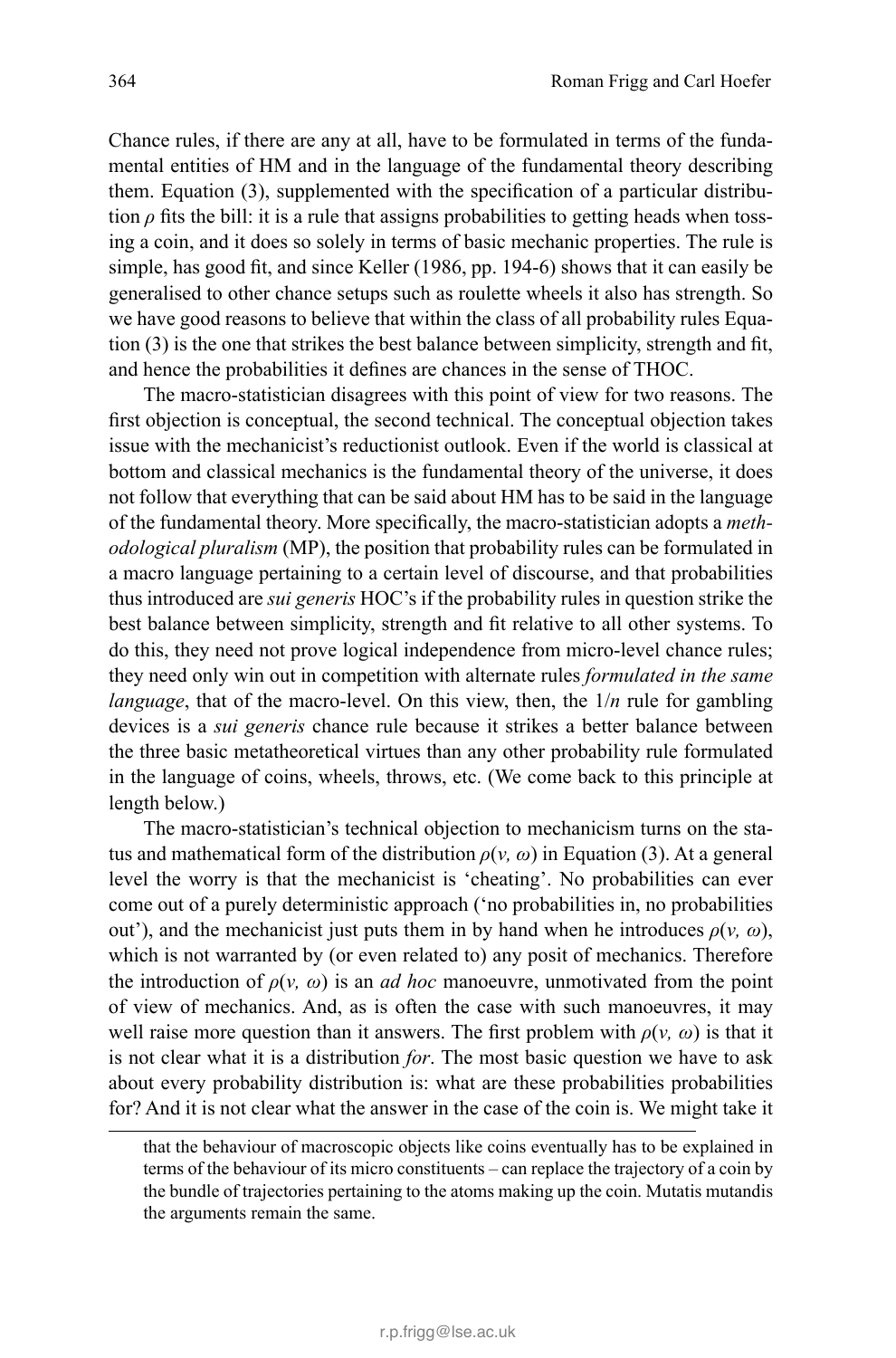to be giving the probability of a coin flip's having initial conditions within a given range *ν*+ *dν*,  $ω + dω$ . But nothing in mechanics can ground such a distribution.

The problem with the mathematical form of  $\rho$ (*ν*,  $\omega$ ) is the following. Keller's limiting argument shows that the mathematical form of  $\rho(\nu, \omega)$  is immaterial, and hence the question of what  $\rho$ (*v*,  $\omega$ ) to chose becomes obsolete. However, this limiting argument is of no relevance to *actual* coin tosses. Diaconis has shown in experiments that for typical coin tosses the initial upwards velocity  $\nu$  is about 5 mph and the frequency *ω* lies between 35 and 40 revolutions per second (1998, p.802). This is very far away from infinity! The problem is that once we revoke the infinite limit, it is no longer irrelevant what  $\rho$ (*v, ω*) one chooses. So which  $\rho$ (*v*,  $\omega$ ) is the right one to plug into Equation (3)? Intuitively one would choose a uniform distribution. For one it is simple; for another, it would give (roughly) a 0.5 probability for heads since, as becomes obvious from Figure 1, the black and the white stripes occupy approximately the same area. But nothing in the mechanical approach justifies this assumption.

 Let us now step back, evaluate the arguments on either side, and explain how the two views eventually come together. Take the mechanicist's insistence on fundamental laws first. He will object to MP on the grounds that the chance for heads is not independent of the micro physics of the world. Surely, so the argument goes, there must be some dependence there! If the physics of our world was vastly different from what it is, then the chance for heads should be different too!

 There is a grain of truth in this, but we must not be misled. The physics of our world might be vastly different, and yet (for *whatever* reason) the pattern of headsand tails-outcomes in HM might be exactly the same; in which case, the chances would be the same. In most reasonably imaginable counterfactual scenarios, the physics will matter much less than the actual pattern of outcomes in HM. Macro level facts depend *ontologically* on micro-level facts – in the obvious compositional sense – but in our world they do not depend on them *constitutively* (i.e., the macro chance facts are not entailed directly or indirectly by fundamental physics; they depend on the pattern of macro events no matter what the micro physics is.). Once this is realised, the other problems have elegant solutions too. We can chop the Gordian knot in four cuts.

First, with the macro-statistician we affirm MP, from which it follows that chances for macro events like coin flips depend on the outcome pattern, not on the details of the underlying physics. (We justify MP below.)

 Second, with the mechanicist we take ontological dependence seriously. The question is how to take this into account, and this is where a new element enters. We share with the mechanicists the view that Equation  $(3)$  – and similar equations – matter, but interpret them differently. This equation does not *give* us the chance for heads. We don't need to be given anything – we have the chance, and the chance is (constitutively) independent of the micro physics. Rather, we see Equation (3) both as a 'consistency check' and an explanation. Let us take these in turn. The different parts of a Best System have to be consistent with each other (which is not to say that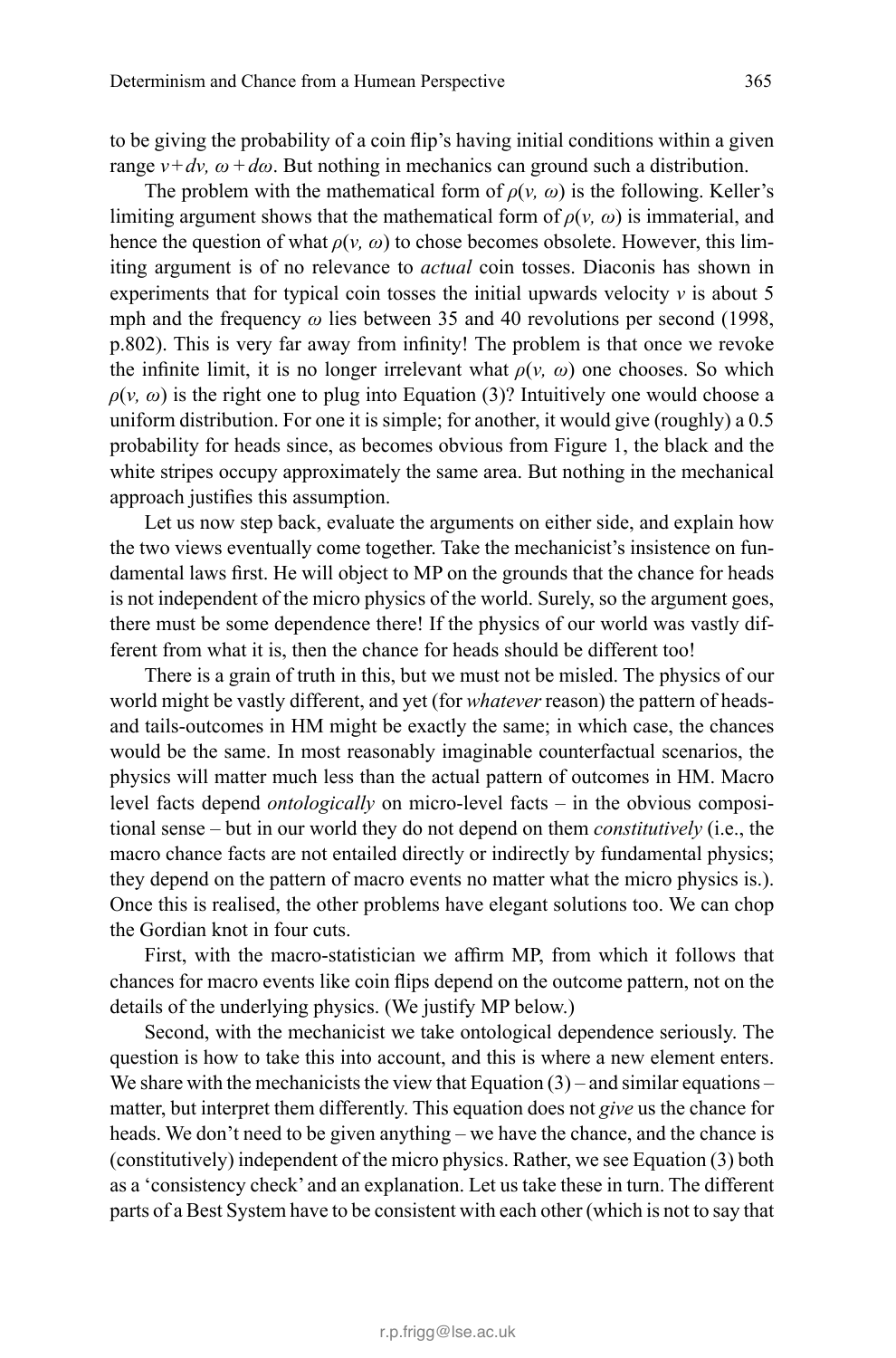one has to be derivable from the other). For this reason, whenever the setup conditions of a macro-level chance rule and a micro-level chance rule are the same (extensionally equivalent), then the chances they ascribe must agree or be very nearly in agreement. This, of course, does not rule out the possibility of minor adjustment. For example, assume we adopted the 50/50 rule for heads and tails. Now we know for sure that we get reductive relations right and we have the correct micro theory, and based on these we find  $49/51$ . This is no real conflict because there is some flexibility about the macro chances and if there are very good overall reasons for making adjustments, then the Humean can make these. But there is a breaking point: if the micro theory predicts 80/20, we have to go back to the drawing board. The second element is explanation. We don't want to place too much emphasis on this, but there is the pervasive intuition that if a macro result can be derived from a more fundamental theory, there is explanation. Those who share this intuition – among them us – can see Equation  $(3)$  as providing an explanation. Those who don't can renounce explanatory goals and rest content with the consistency requirement.

The third cut is that the mechanicist has to admit that the introduction of  $\rho(\nu)$ , *ω*) is a step beyond mechanics and as such  $ρ(v, ω)$  has to be justified elsewhere. But far from being a problem, this actually is an advantage. When thinking about  $\rho$ (*ν*,  $\omega$ ) in the 'THOC way', we immediately have a natural interpretation of  $\rho$ (*ν*, *ω*): it is the relative frequency of certain initial conditions. Of course all actual initial conditions are a collection of points in the *v*−*ω* plane, and not a continuous distribution. But arguably a continuous distribution is much simpler (in the sense of simplicity in formulation) than a huge collection of points, and so the Humean can argue convincingly that fitting a suitable continuous distribution through the points makes the system simpler and stronger. This distribution then is just an elegant summary of the actual initial conditions of all coin flips in HM.

 Fourth, the common intuition that there is something epistemic about the chance of getting Heads on this flip – after all it has one and only one initial condition and given this initial condition it is determined whether it comes up heads or tails – is addressed by paying close attention to THOC's prescription about when to use chances to guide our credence. Information about the precise initial condition of a given coin flip is certainly inadmissible: such information logically implies the coin toss outcome and hence provides knowledge about the outcome of a toss that does not come by way of information about chances. The crucial point is that in typical situations in which we toss a coin, we just don't have inadmissible information, and that is why we use chances and PP to set our degrees of believe. So we use chances when we lack better knowledge.

 Let us illustrate the admissibility point in some more detail. Consider the scenario described in Section 2, and an agent *A* who has only the usual sort of knowledge in his background  $K$  and who needs to decide how to bet on the coin flip.  $A$ should apply PP, clearly, and set his credences for heads and tails outcomes to 0.5. But now consider agent *L*, a Laplace-demon-in-training, who also must decide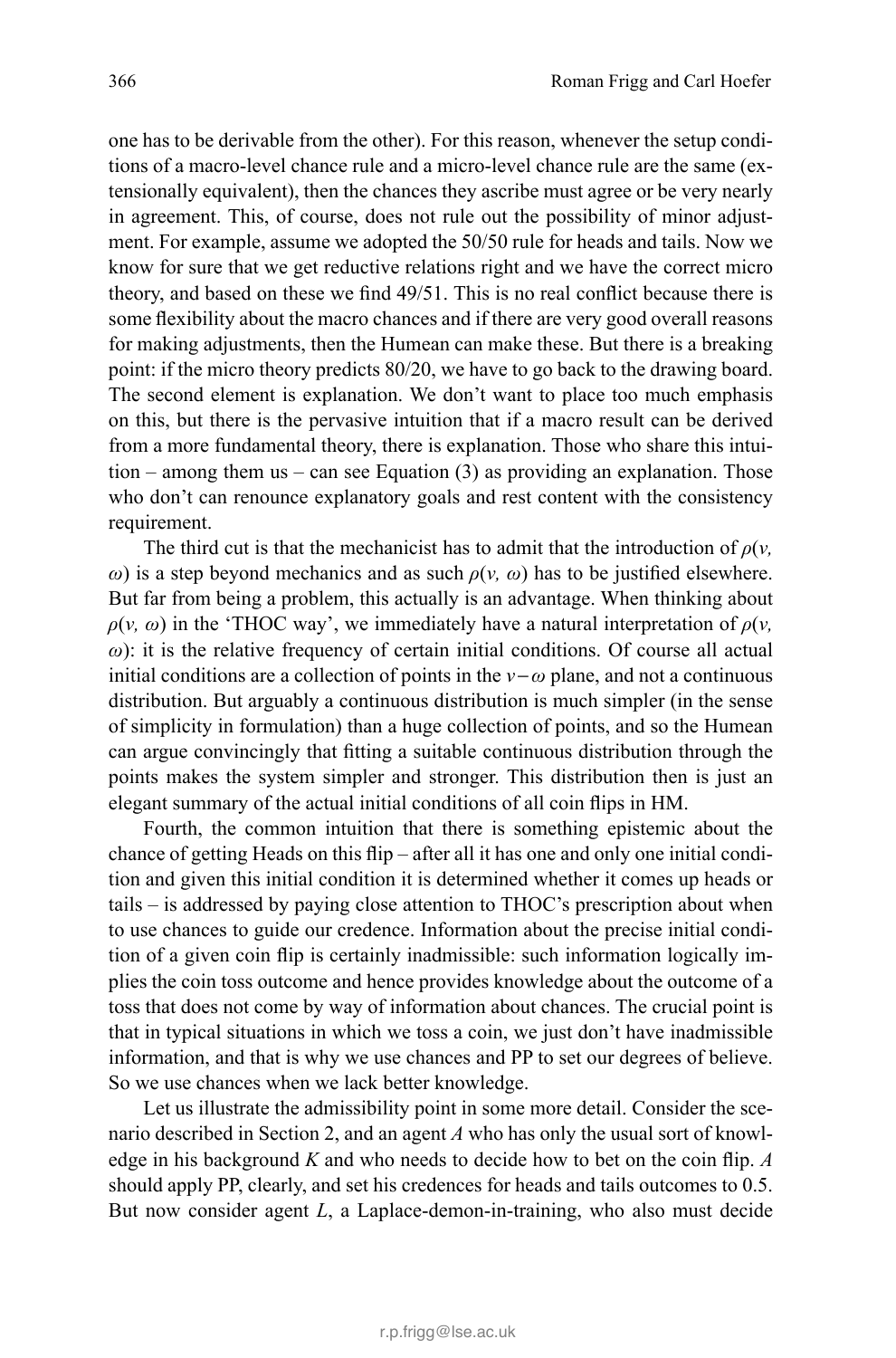how to bet. *L* knows all that *A* knows, but – crucially – *L* also knows the exact micro-state of the world (or a big enough local region of it) just prior to the flip, and knows the laws of Newtonian mechanics. Should *L* set her credences for heads and tails outcomes equal to 0.5? Evidently not! She can calculate, on the basis of her background *K*, precisely what will happen. Let's assume she calculates that the coin will in fact land heads. *L* has inadmissible knowledge.15 She has information relevant to whether the coin will land heads (*maximally* relevant!), and the information is *not* relevant by way of telling her about the objective chances. So *L* should not apply PP; and this is intuitively the right verdict. The conclusion is not that the objective chance of heads is 1. It is that (given the past state and the laws), the coin *will* land heads; and anyone who is aware of these facts should set their credence in heads to 1 (as the rules of subjective probability require), and not to 0.5.16 The truth of deterministic laws entails that, given a complete-enough state of affairs at a moment of time (and perhaps boundary conditions), future events are fully determined. And this entails that *if you can get* such Laplace's-demon style information, and if you can actually calculate anything with it, then you may have better information with which to guide your credences about future events than the information HOC's give you. What is entailed, however, is not that objective chances do not exist, but rather that certain godlike beings may not have any use for them. We humans, alas, never have had nor will have either such information about initial conditions, or such demonic calculational abilities. For us, it is a good thing that objective chances exist, and that we can come to know (and use) them. With these points in mind, now we can see how determinism and non-trivial objective chances are compatible, and we also see that the admissibility clause in PP plays a crucial role in that.

 We now turn to a defence of MP, which we merely stated above. Why should we subscribe to this principle? Why would a best system contain anything like chance-rules about coins and other macro objects? Let us distinguish two cases, a world in which physicalist reductionism about chance is true, and one in which it is false. Physicalist reductionism about chance is the claim that all chance-facts arise out of the laws of physics. Physicalist reductionism quite generally (not merely about chance) is popular in particular with elementary particle physicists; see for instance Weinberg (1994).

 If reductionism of this kind is false, then it is obvious that the best system would contain rules about macro objects: these rules do not follow from basic laws of physics and therefore putting them into a system will greatly increase its

<sup>15</sup> According to Lewis' official definition of admissibility, information about laws of nature and about past states of the world are fully admissible, hence *L* does not have inadmissible information. This adjudication makes it impossible for Lewis to retain non-trivial chances if the true laws of nature are deterministic. For a discussion of this point see Hoefer (2007, pp.553-555).

<sup>16</sup> Formally,  $cr(H|XX) = 1$  is required by the probability axioms, since  $K \supset H$ . We emphasize, it is *not correct* by contrast to say that  $K \supset [ch(H) = 1.0]$ .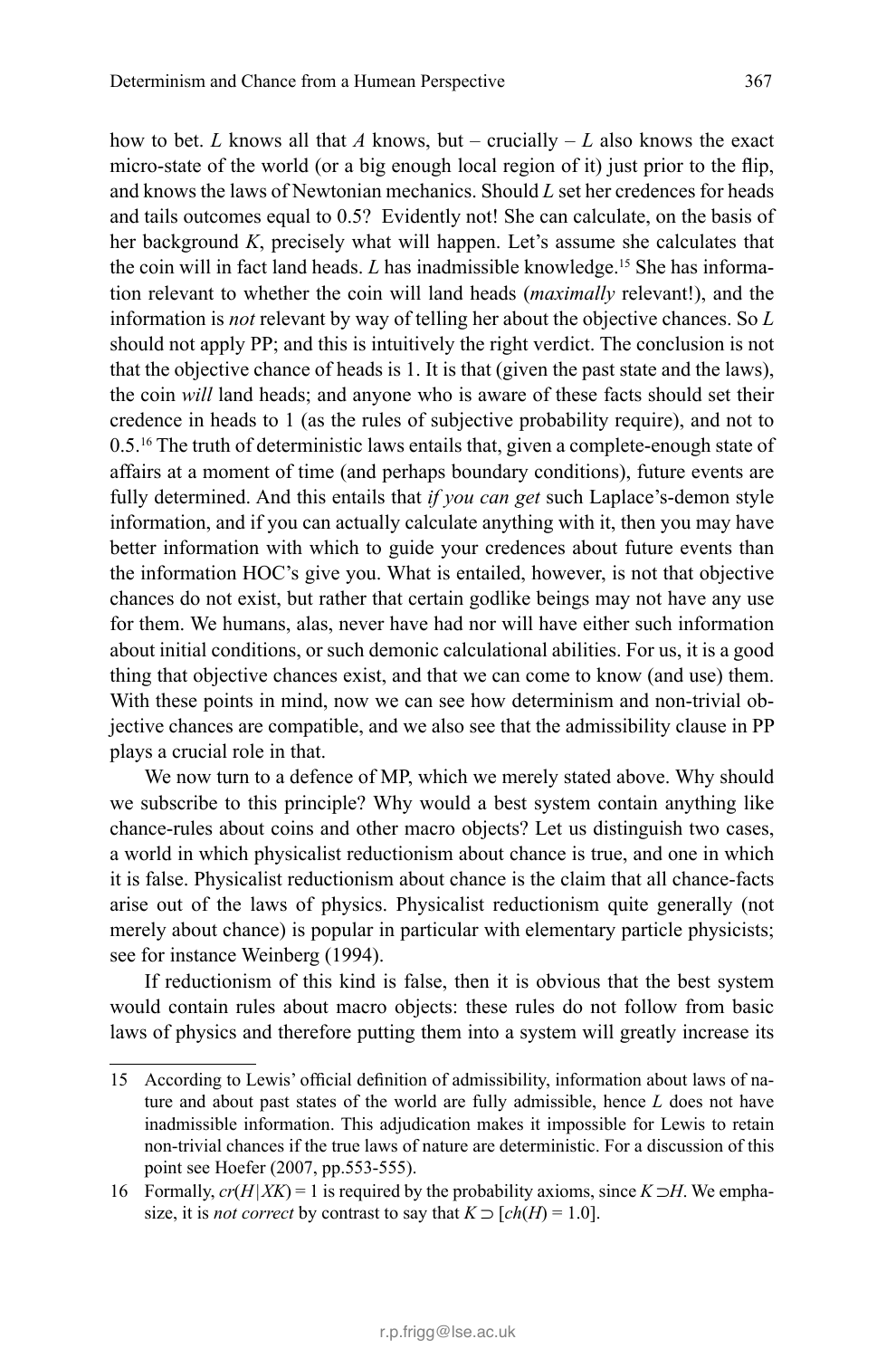strength. The more difficult case is if physicalist reductionism is true. If the rules about coins and wheels are but complicated applications of the laws of physics, why would we have such rules in our best system?<sup>17</sup> This seems to make the system less simple without adding strength. The reason to put them in nevertheless is what we above called simplicity in derivation: it is hugely costly to start from first principles every time you want to make a prediction about the behaviour of a roulette wheel. So the system becomes simpler in that sense if we write in rules about macro objects.

 There is also a more intuitive argument why this independence of chances from micro physics is correct. It is the basic posit of Humeanism that the chance of a certain event HBS-supervene on the pattern of occurrence of events of the same kind in HM, and as such this chance is independent of how these events relate to other features of HM. In our concrete example this means that the chance of heads only depends on the pattern of heads in HM, or perhaps the pattern of outcomes in rolls/flips of *n*-sided solids with the appropriate symmetries and not on the relation that 'obtaining heads' bears to other parts of HM, in particular the basic mechanical properties of matter. As noted above, these sorts of patterns may obtain even in worlds with radically different micro-laws. Imagine a universe in which matter is a continuum and obeys something like the laws of Cartesian physics; imagine that coins exist in this universe and are tossed repeatedly. Despite the basic physics being very different, suppose it turns out that the overall pattern of outcomes of rolls/tosses of such *n*-sided objects in the continuum universe's HM is very similar to the pattern in our universe. What would the chance of heads be in the continuum universe? Clearly it would be given by the 1/*n* rule, since this is the best rule relative to that HM, irrespective of the micro-constitution of matter.

## 5. ENVOY

As we have indicated in the introduction, this paper is about more than coins. In fact exactly the same considerations can be used to explain chance in statistical mechanics (SM). A full exposition of this theory is beyond the scope of this paper, but we would like to bring our discussion to a close by very briefly indicating how the insights gained with the example of the coin carry over to SM.<sup>18</sup> Consider

<sup>17</sup> It may be hard to see how probability-facts could follow from fundamental physical laws, or laws plus initial conditions even, if the laws are fully deterministic. We do believe that 'no probabilities in, no probabilities out' holds here. But one might posit a fundamental-physics probability law as a supplement to the deterministic laws, precisely in order to allow derivation of probabilities for a variety of physical event types, including perhaps macro events. Loewer's version of Best System Humeanism does precisely this; see Loewer (2001).

<sup>18</sup> For a detailed discussion of statistical mechanics see Uffink (2006) and Frigg (2008a).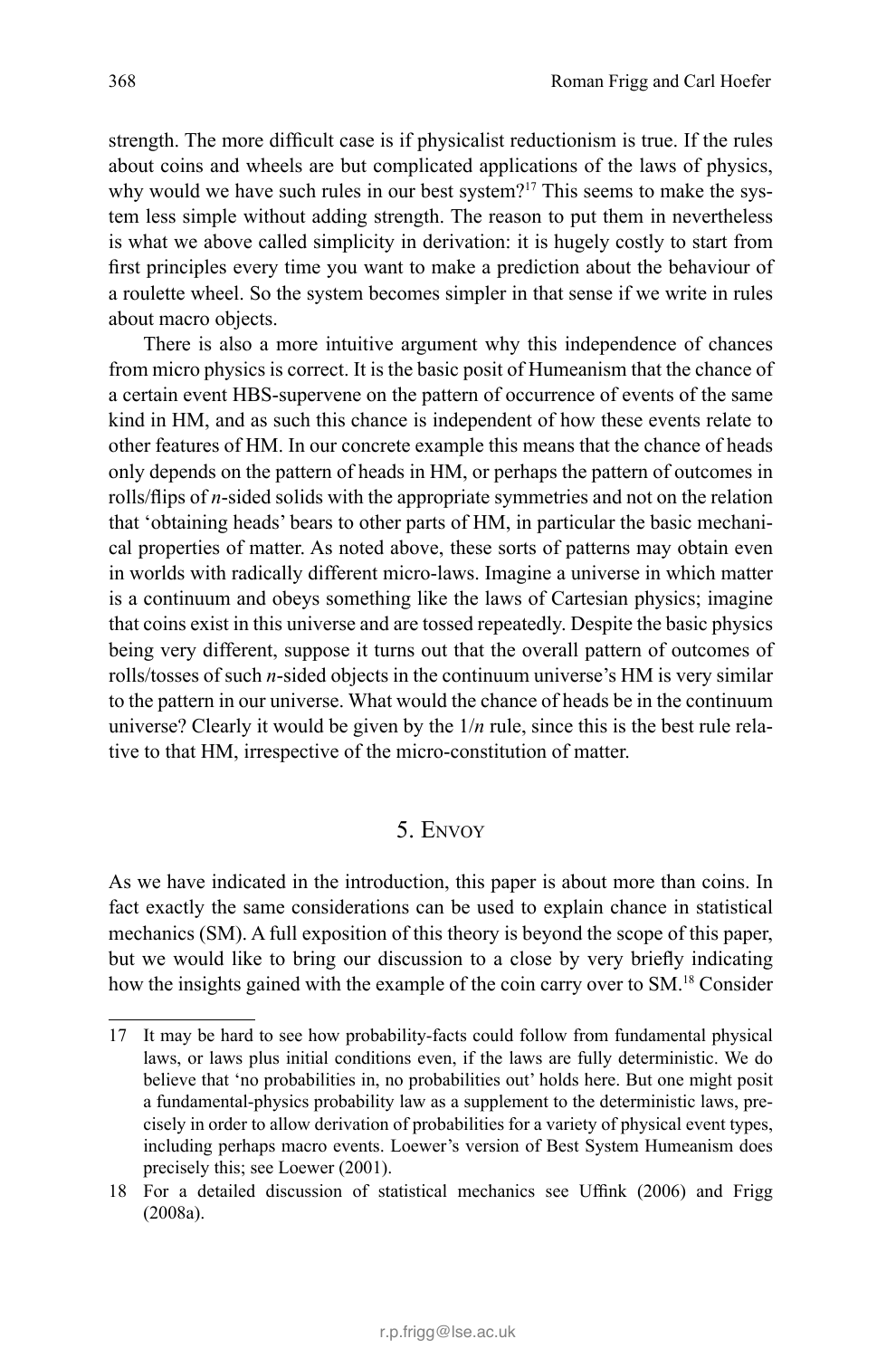a typical SM system, for instance a gas in container. The gas consists of about  $10^{23}$  molecules. These molecules bounce around under the influence of the forces exerted onto them when they crash into the walls of the vessel and when they collide with each other. The motion of each molecule under these forces is governed by the laws of mechanics. Hence the gas is a large mechanical system: its state is fully specified by a point in its  $(6\times10^{23}$ -dimensional) phase space – in this context referred to as its 'micro-state' – and its evolution over time is fully determined by the laws of mechanics.

 At the same time the system is always in a certain macro-state, which is characterised by the values of macroscopic variables, in the case of a gas pressure, temperature, and volume. It is one of the fundamental posits of (Boltzmannian) SM that a system's macro-state supervenes on its micro-state, meaning that a change in the macro-state must be accompanied by a change in the micro-state. For instance, it is not possible to change the pressure of a system and at the same time keep its micro-state constant. Hence, to every given micro-state there corresponds exactly one macro-state. This determination relation, however, is not one-to-one. In fact many different micro-states can correspond to the same macro-state. We now group together all micro-states corresponding to the same macro-state, which yields a partitioning of the phase space into non-overlapping regions. We can then define an entropy function (the so-called Boltzmann entropy) that assigns a particular entropy value to every macro-state.

 Systems characteristically start off in a low entropy state and then evolve into equilibrium, the macro-state with maximum entropy. The Second Law of thermodynamics tells us that this is what invariably must happen. One of the central aims of SM is to show that the Second Law – which is a purely macroscopic law – actually is a consequence of the mechanical motion of the molecules of the gas, and it does so by showing that the approach to equilibrium is overwhelmingly likely. And this is where we make contact with the coin example. In order to judge something as likely, trivially, we must introduce probabilities. SM does this by putting a uniform probability measure over the region of phase space which corresponds to the system's initial low entropy state, and then aims to show that micro conditions that lie on trajectories which eventually move towards equilibrium are overwhelmingly likely. The logic of this is like in the case of the coin, the only difference being that we sort initial conditions into ones that behave as the Second Laws requires and ones that don't, rather than into ones that yield heads and one that yield tails. Let us then mark the ones that behave as we expect white and the other ones black. We then put a measure over these all initial conditions of the same kind as  $\rho$  above. The difference just lies in the values: we now don't expect a 50/50 division between white and black, but rather something like 99.9999/0.00001 (omitting many 9s and 0s here for brevity). But the basic idea is the same: put a distribution over initial conditions and show that the outcome probabilities entailed fit well with the patterns in actual events. And indeed they do, not only the (essentially) exceptionless pattern of Second Law behaviour for macroscopic fluids, but also non-trivial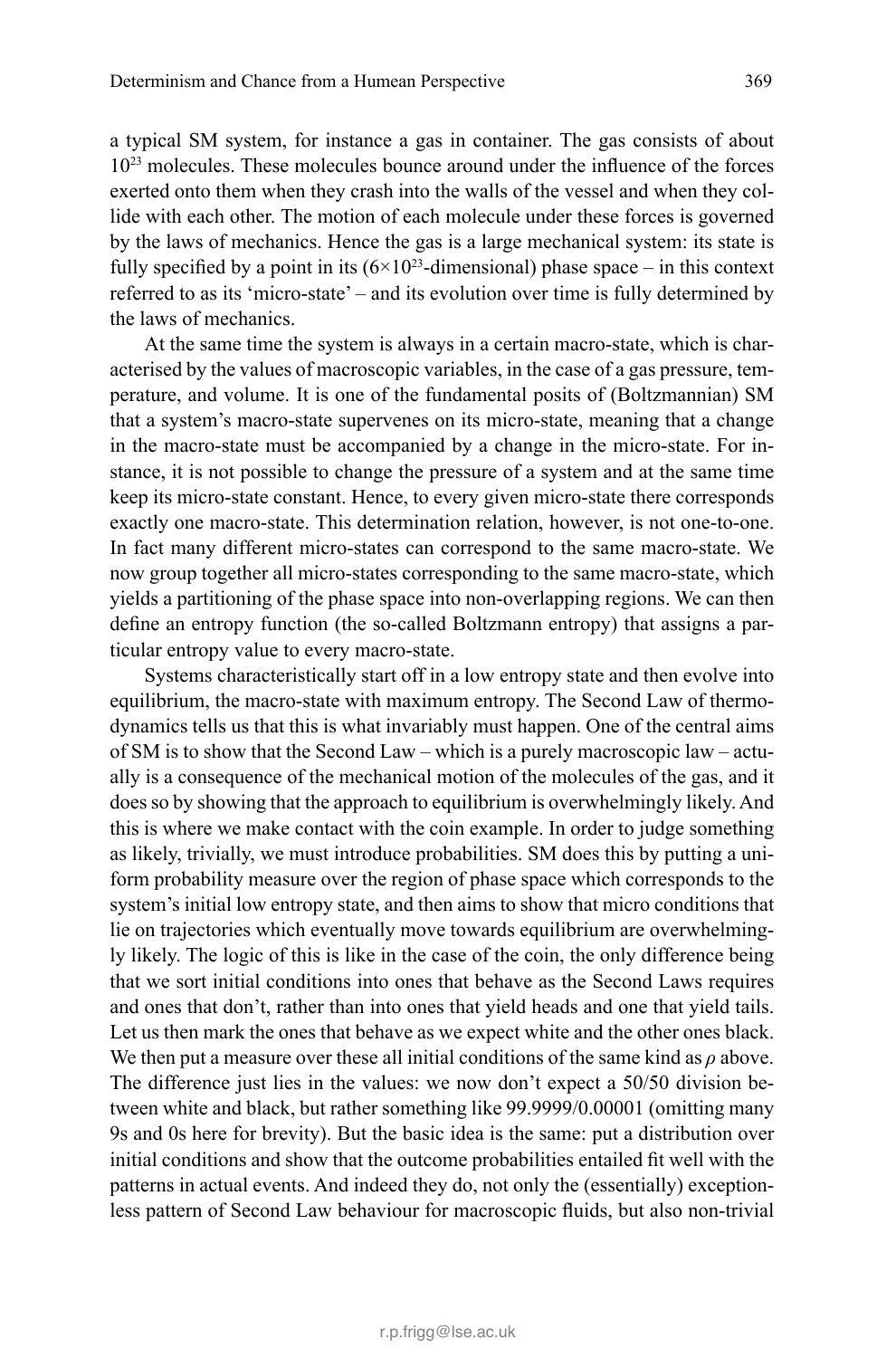probabilities for smaller collections of particles. So what we have learned from the coin also solves the problem of interpreting probabilities in SM! They can be elegantly accommodated in a Humean theory of objective chance.

#### **REFERENCES**

- David Albert, *Time and Chance*. Cambridge/MA and London: Harvard University Press 2000.
- Persi Diaconis, "A Place for Philosophy? The Rise of Modeling in Statistical Science", in: *Quarterly of Applied Mathematics* 56, 4, 1998, pp. 797-805.
- Persi Diaconis, Susan Holmes, and Richard Montgomery, "Dynamical Bias in the Coin Toss", in: *SIAM Review* 49, 2, 2007, pp. 211-235.
- John Earman, *A Primer on Determinsim*. Dordrecht: Reidel 1986.
- Adam Elga, "Infinitesimal Chances and the Laws of Nature", in: Australasian *Journal of Philosophy* 82, 2004, pp. 67-76.
- Roman Frigg, "A Field Guide to Recent Work on the Foundations of Statistical Mechanics", in: Dean Rickles (Ed.), *The Ashgate Companion to Contemporary Philosophy of Physics*. London: Ashgate 2008a, pp. 99-196.
- "Chance in Boltzmannian Statistical Mechanics," *Philosophy of Science* (Supplement) 75, 2008b, pp. 670–681.
- Sheldon Goldstein, "Boltzmann's Approach to Statistical Mechanics", in: Jean Bricmont, Detlef Dürr, Maria Carla Galavotti, Gian Carlo Ghirardi, Federico Petruccione and Nino Zanghì (Eds.), *Chance in Physics: Foundations and Perspectives*. Berlin and New York: Springer 2001, pp. 39-54.
- Carl Hoefer, "The Third Way on Objctive Probability: A Sceptic's Guide to Objective Chance", in: *Mind* 116, 463, 2007, pp. 549-596.
- *Chance in the World*: Book Manuscript 2008.
- Colin Howson and Peter Urbach, *Scientific Reasoning: The Bayesian Approach*. 2nd ed. Chicago: Open Court 1993.
- Joseph B. Keller, "The Probability of Heads", in: *American Mathematical Monthly* 93, 3, 1986, pp. 191-197.
- David Lewis, "A Subjectivist's Guide to Objective Chance", in: Richard C. Jeffrey (Ed.), *Studies in Inductive Logic and Probability. Vol. 2*. Berkeley: University of California Press 1980, reprinted in Lewis 1986, 83-132, with postscripts added.
- "New Work for a Theory of Universals", in: *Australasian Journal of Philosophy* 61, 4, 1983, pp. 343-377.
- "Humean Supervenience Debugged", in: *Mind* 103, 1994, pp.473-490.
- Barry Loewer, "Determinism and Chance", in: *Studies in History and Philosophy of Modern Physics* 32, 2001, pp. 609-629.
- "David Lewis' Humean Theory of Objective Chance", in: *Philosophy of Science* 71, 2004, pp. 1115-1125.